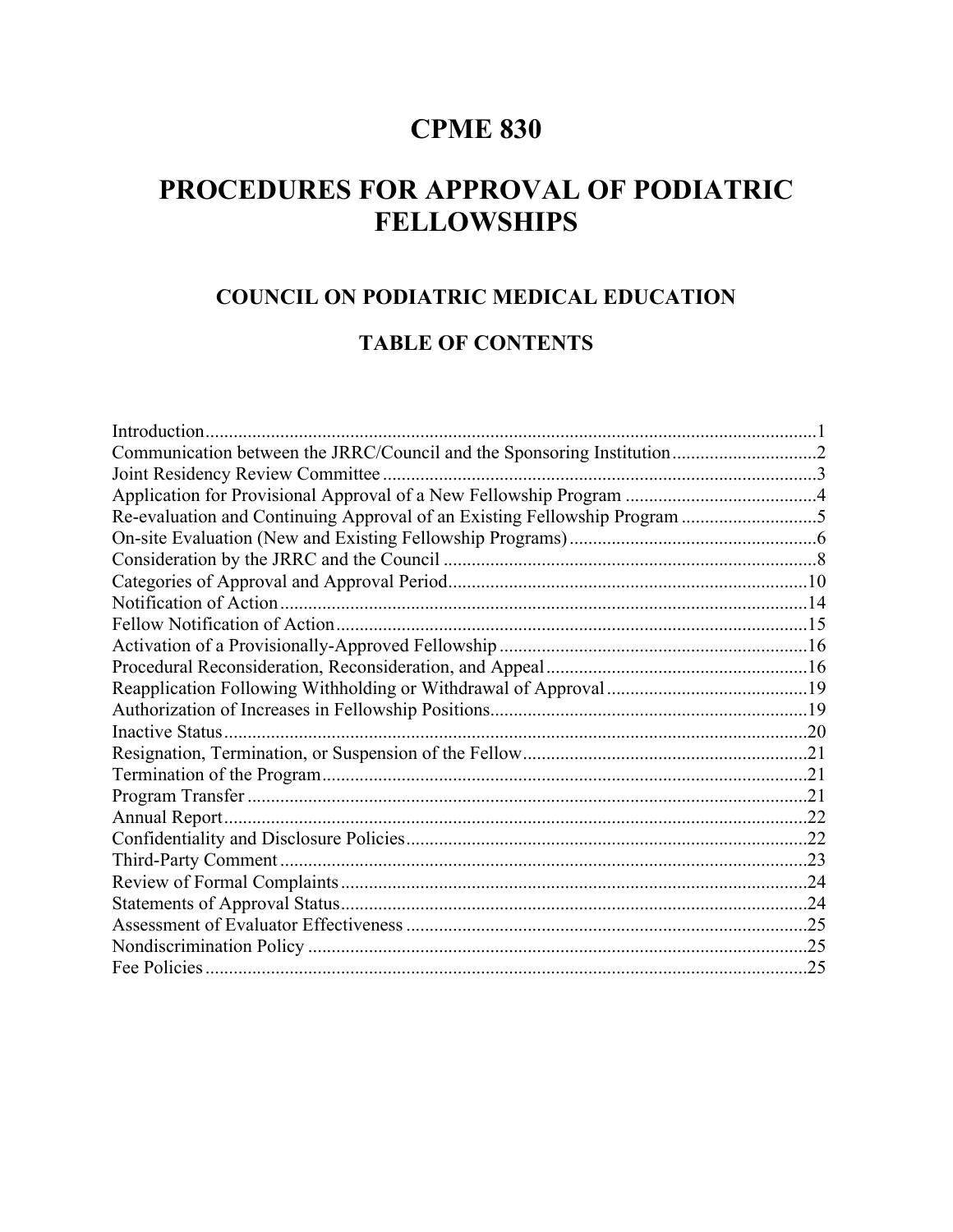## **INTRODUCTION**

The Council on Podiatric Medical Education (CPME) is an autonomous, professional accrediting agency designated by the American Podiatric Medical Association (APMA) to serve as the accrediting agency in the profession of podiatric medicine. The Council evaluates, accredits, and approves educational institutions and programs. The scope of the Council's approval activities extends to institutions throughout the United States and its territories and Canada.

The mission of the Council is to promote the quality of graduate education, postgraduate education, certification, and continuing education. By confirming these programs meet established standards and requirements, the Council serves to protect the public, podiatric medical students, and doctors of podiatric medicine.

The Council was established by the APMA House of Delegates in 1918 and charged with formulating educational standards. The Council began accrediting colleges of podiatric medicine in 1922. The Council conducted its first residency evaluation in 1964 and approved its first fellowship program in 2000.

The Council has been authorized by the APMA to approve institutions that sponsor fellowship programs that demonstrate and maintain compliance with the standards and requirements published in CPME 820, *Standards and Requirements for Approval of Podiatric Fellowships*. Podiatric fellowship approval is based on programmatic evaluation and periodic review by the Joint Residency Review Committee (JRRC) and the Council.

"Approval" is the recognition accorded fellowships that are determined to be in substantial compliance with established standards and requirements. The approval process related to a fellowship is either a six or seven-step process, involving: (1) development of application and/or pre-evaluation materials documenting the ability of the program to comply with the Council's standards and requirements; (2) on-site evaluation conducted at the institution, at which time the application and/or pre-evaluation materials are validated by an evaluator or evaluation team appointed by the Council; (3) subsequent review by the JRRC of findings identified in the report of the on-site evaluation and any information that the program provides following the visit; (4) an approval recommendation from the JRRC to the Council; (5) determination of approval status by the Council; (6) procedural reconsideration, reconsideration, and appeal of a proposed adverse approval action; and (7) periodic follow-up of progress in improving the quality of the program.

Recommendations and decisions relative to the approval process for residencies are the sole responsibilities of the JRRC and/or the Council, as indicated in this publication. Neither Council staff, on-site evaluators, individual members of the JRRC or Council, nor any other agent of the JRRC or the Council is empowered to make or modify approval recommendations or decisions. Prior to adoption, all Council policies, procedures, standards, and requirements are disseminated widely in order to obtain information regarding how the Council's community of interest may be affected.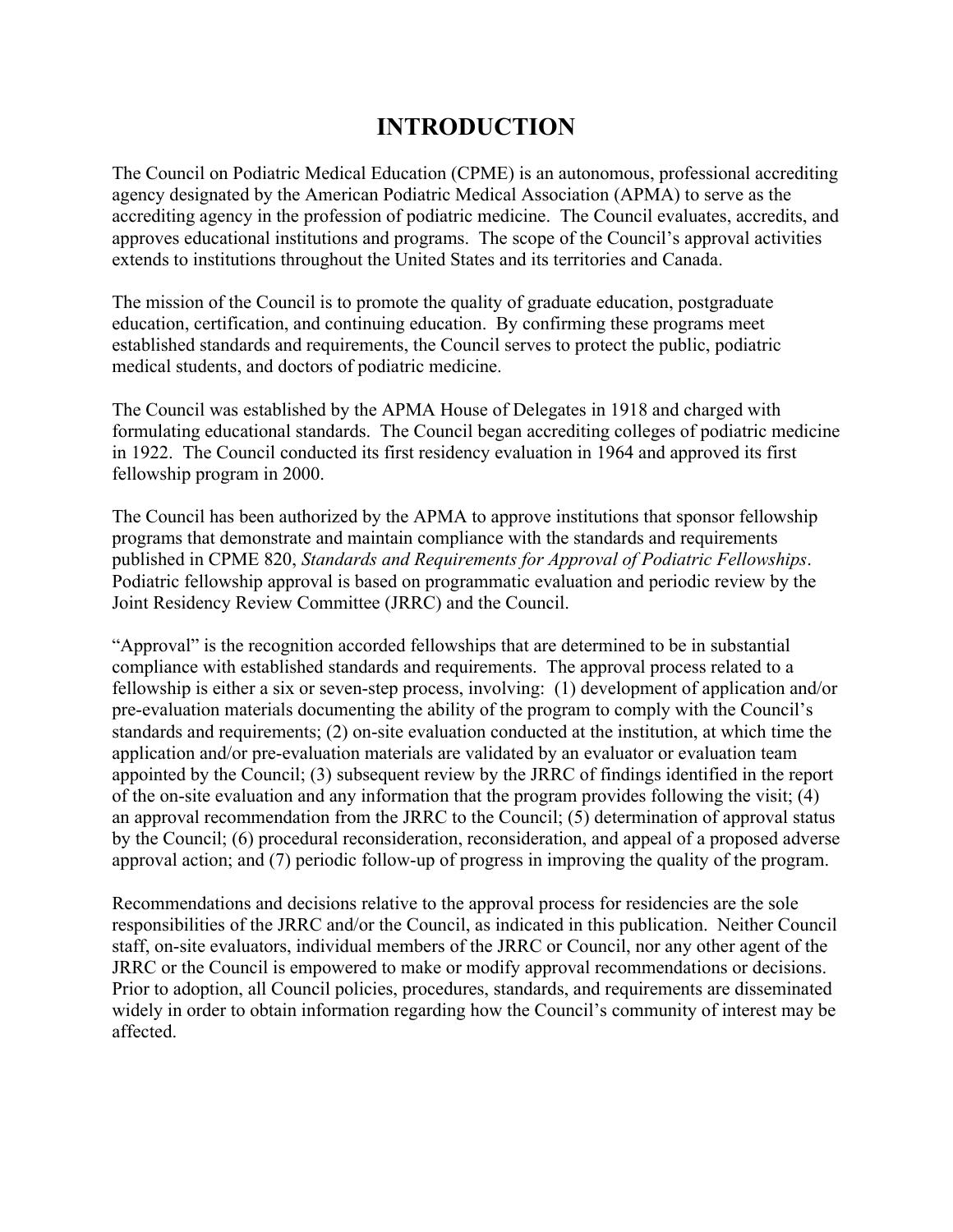The following evaluation/approval procedures have been developed to assist fellowships in preparing for initial or continuing approval and to guide the JRRC and the Council in their deliberations concerning the approval of fellowships.

Throughout this publication, the use of the terms "institution" and "program" is premised on the idea that the program exists within and is sponsored by an institution.

## **COMMUNICATION BETWEEN THE JRRC/COUNCIL AND THE SPONSORING INSTITUTION**

The JRRC and the Council have adopted the following general policies related to communication with an institution sponsoring a fellowship. Information related to specific correspondence (e.g., notification of approval actions) appears in the pertinent sections of this document.

The JRRC and the Council require that the program director is the individual responsible for submitting all materials to Council staff related to all application, on-site evaluation, and approval processes. All materials submitted by the sponsoring institution must be accompanied by a cover letter signed by the director. The JRRC, Council, and evaluators will not consider unsigned, unverified, or signature-stamped correspondence, clinical logs, and/or fellow evaluation forms. Such materials do not document review and validation by the director. Unsigned, unverified, or signature-stamped correspondence or fellowship materials will be returned to the program director; submission of such materials may adversely affect the approval status of the fellowship.

All correspondence and inquiries must be directed to the Council office. Utilization of other channels of communication may delay the processing of information submitted by the sponsoring institution and result in inconvenience to the institution.

The JRRC and the Council mail correspondence to the program director at the director's office address indicated on the institution's application and/or most recent annual or pre-evaluation report. The institution's chief administrative officer is copied on all correspondence.

The sponsoring institution is responsible for informing the Council office in writing within 30 calendar days of substantive changes in the program. The institution must inform the Council of changes in areas including, but not limited to, sponsorship, appointment of a new program director, training sites, and curriculum. Notice of appointment of a new director or new chief administrative officer must be submitted by an appropriate member of the institution's administrative staff rather than by a representative of the fellowship.

The Council's fellowship documents and forms are available on the Council's website [\(www.cpme.org\)](http://www.cpme.org/). Additionally, copies of the Council's "Memo to Directors" are available on the website. These memos include all proposed changes to Council documents (standards, requirements, and procedures) with a request for comments by a specific deadline. The memo also is designed to inform directors and sponsoring institutions of document changes adopted by the Council, as well as any revisions that were tabled, modified, or deleted as a result of comments provided previously by the community of interest. When the JRRC or the Council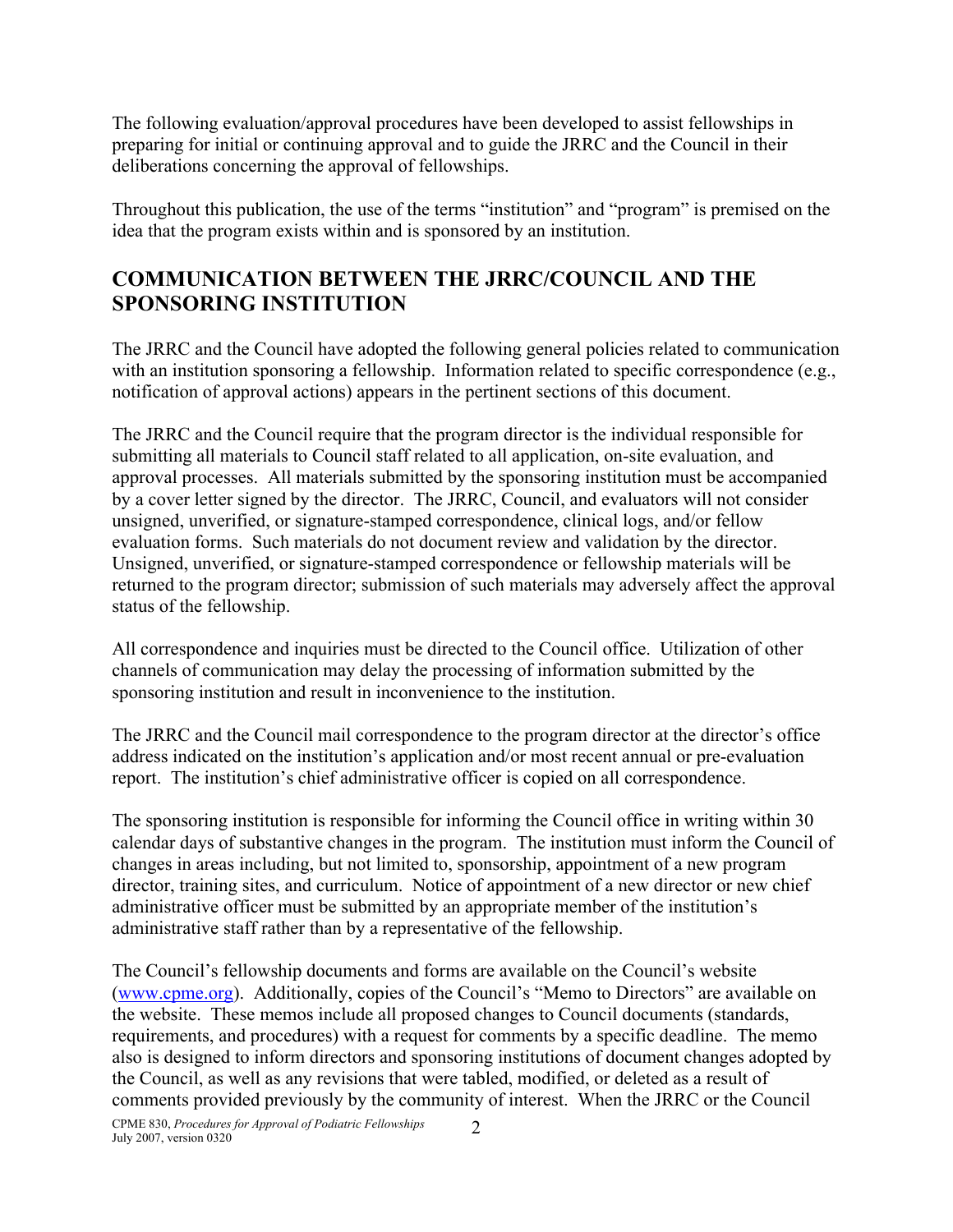develops a policy (e.g., interpretation of a particular requirement in a Council or JRRC document), the policy is included in the memo to directors.

### **JOINT RESIDENCY REVIEW COMMITTEE**

The JRRC is responsible for determining eligibility of applicant institutions for initial on-site evaluation, authorizing increases in fellowship positions, and recommending to the Council approval of fellowship programs. The JRRC reviews reports of on-site evaluations, progress reports, and other requested information submitted by sponsoring institutions. The JRRC may modify its own policies and/or recommend to the appropriate ad hoc committee modifications in standards, requirements, and procedures for fellowship program evaluation and approval.

Composition of the JRRC includes two representatives from each specialty area in which residency training occurs, one representative from the Council of Teaching Hospitals of the American Association of Colleges of Podiatric Medicine, one representative from residency programs at large (selected by the Council), and at least two Council members.

Although the JRRC is the joint responsibility of various organizations, the Council and its staff administer the affairs of the JRRC. Agreements and financial compensation are arranged among the participating organizations for the administration of the JRRC.

#### **APPLICATION FOR PROVISIONAL APPROVAL OF A NEW FELLOWSHIP PROGRAM**

#### **Submission of the Application**

A fellowship seeking initial approval or reclassification to a new fellowship category must follow the procedures stated for new fellowships. The Council encourages the applicant institution to contact Council staff early in the developmental stages of the program should questions arise related to the Council's standards, requirements, and procedures.

The Council recognizes that programs seeking approval do so voluntarily. Therefore, the burden of proof regarding compliance with Council standards and requirements is the responsibility of the sponsoring institution. Submission of a new application may be required when an approved sponsoring institution or fellowship has undergone a change so substantial that it is essentially a new institution or program.

The applicant institution must be in operation for at least 12 months before applying for approval to assure that sufficient resources are available for the program. The institution should have an active podiatric service for at least 12 months prior to applying for approval.

CPME 830, *Procedures for Approval of Podiatric Fellowships* July 2007, version 0320 3 An institution seeking approval of a new podiatric fellowship is required to submit an application fee and the appropriate number of copies of JRRC form 809, *Application for Provisional Approval*, and required supplementary documentation (the requested number of copies is indicated on the application) (see Fee Policies). **The application must be submitted prior to activation of the fellowship, at least 12-15 months before the anticipated starting date.** The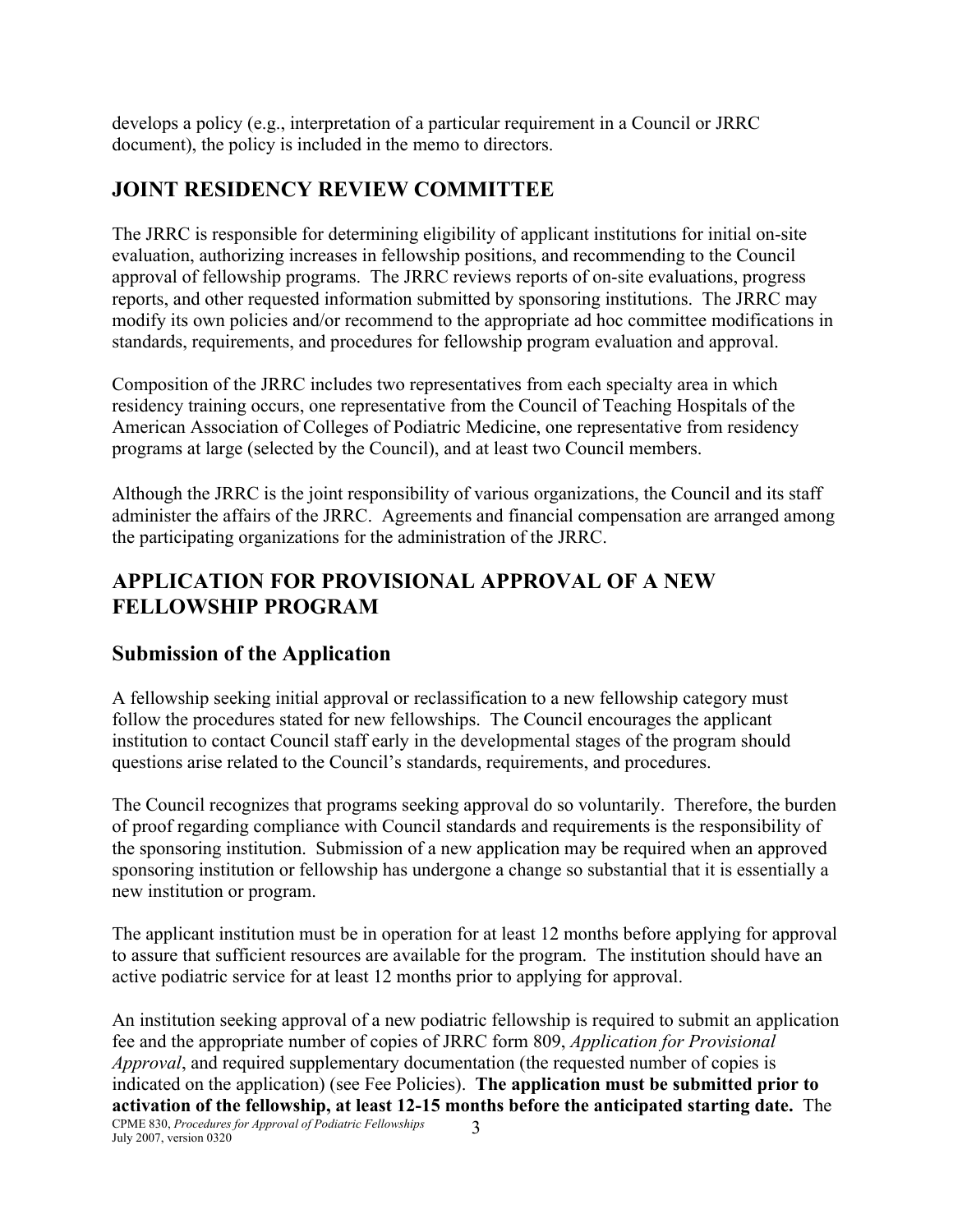entire review process for a fellowship requesting approval may require a period of 12-24 months from the time an application is received in the Council office until the Council takes an approval action.

Council staff reviews the application for completeness. If the application is considered to be incomplete, Council staff corresponds with the program director and specifies the information required to complete the application. If the application, supplementary documentation, and fee are in order, Council staff forwards the institution's application to the JRRC for determination of eligibility for on-site evaluation.

If the sponsoring institution ascertains that it has the capability to train more fellows than the number indicated on the application, the institution may amend its application. This amendment must occur **before** eligibility for on-site evaluation has been determined. The program director must inform the Council office of the institution's intention and provide documentation substantiating the ability of the program to increase its proposed number of positions. Council staff will include this information in the materials to be presented to the JRRC once the application is complete. (Alternatively, the sponsoring institution may request an increase in positions following the granting of provisional approval; see Authorization of Increases in Fellowship Positions.)

## **Determination of Eligibility for On-site Evaluation**

The JRRC considers the application for provisional approval by mail ballot or at one of its semiannual meetings. The JRRC will consider a complete application within 60 calendar days of its receipt.

The JRRC reviews the application to determine whether the new fellowship is eligible for on-site evaluation. In determining eligibility, the JRRC will not consider program categories or numbers of fellow positions other than those for which the institution has applied. The JRRC has the prerogative of taking no action on the application in order to request further information from the sponsoring institution and/or to discuss the application during a subsequent conference call or upcoming regularly-scheduled meeting.

When the JRRC determines that a new fellowship is eligible for on-site evaluation, this status indicates that the institution appears to be developing a fellowship that has the potential for meeting the Council's standards and requirements for approval. **Neither eligibility for on-site evaluation nor the conduct of an initial on-site evaluation ensures eventual approval.**

Correspondence regarding the JRRC action is addressed to the program director. A copy of the letter is forwarded to the chief administrative officer of the sponsoring institution. If eligibility for on-site evaluation is confirmed, the letter includes a copy of CPME 811, *Agenda Guide*, to assist the director in planning for the initial on-site evaluation.

If the JRRC proposes denial of eligibility for on-site evaluation, justification for the action is delineated in the letter and provisions for requesting procedural reconsideration, reconsideration, and appeal are identified (see Procedural Reconsideration, Reconsideration, and Appeal). If the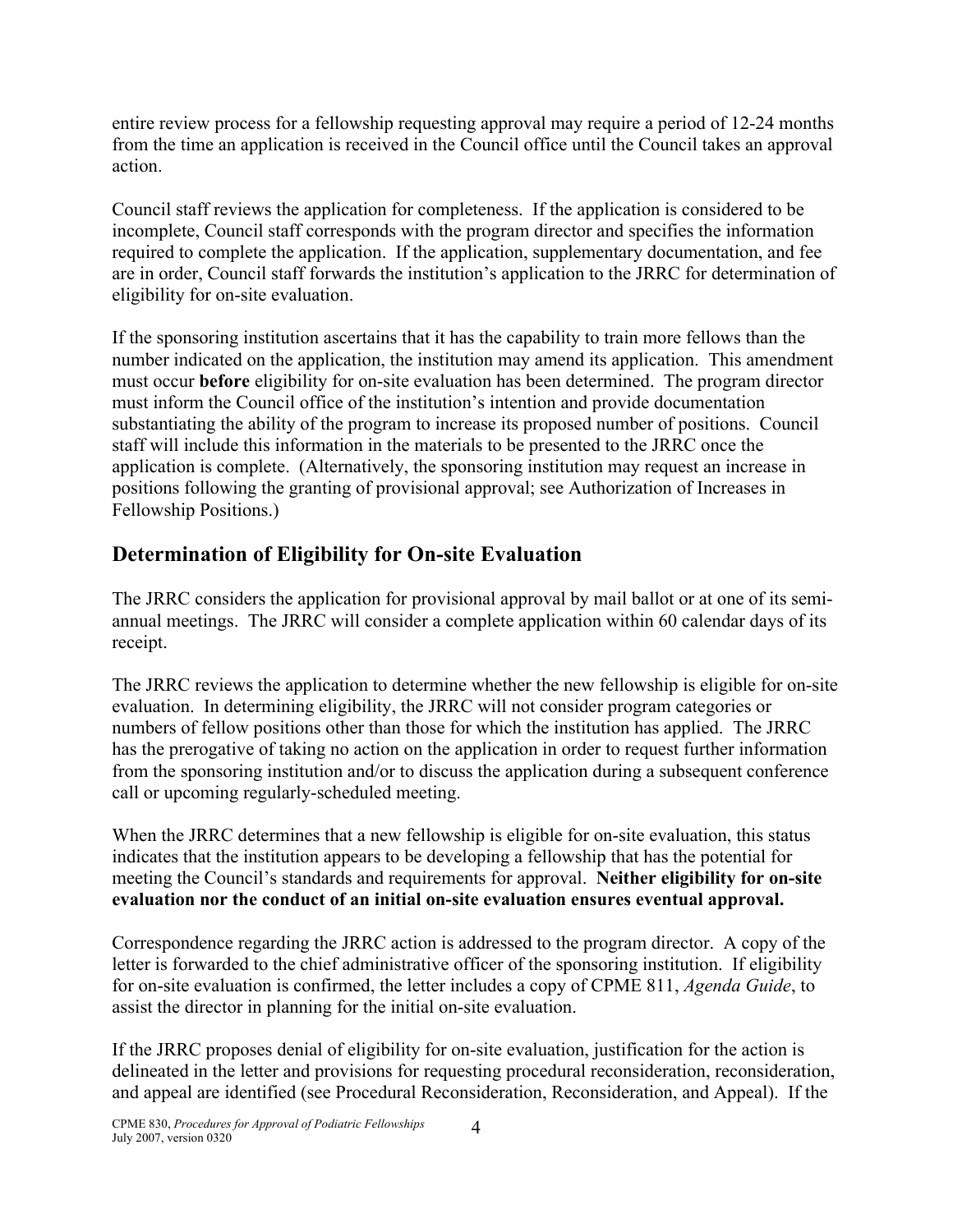JRRC proposes denial of eligibility for on-site evaluation, the institution is required to verify to the Council, in writing, that all program applicants selected for interview and/or prospective fellows have been notified of this approval status (applicants must be notified in writing prior to the interview) (see Fellow Notification of Action).

#### **Withdrawal or Termination of the Application**

A sponsoring institution that has submitted an application for provisional approval or for which eligibility for on-site evaluation has been determined may withdraw its application at any time before the JRRC takes an action on the approval status of the program.

If the sponsoring institution fails to respond in writing within six months to written requests from Council staff and/or the JRRC for information to complete the application, the application will be terminated by staff. Council staff will correspond with the program director and the institution's chief administrative officer to inform them that the application has been terminated. The sponsoring institution may submit a new application, supplemental materials, and application fee after the application has been terminated.

### **RE-EVALUATION AND CONTINUING APPROVAL OF AN EXISTING FELLOWSHIP PROGRAM**

Council staff regularly reviews the list of approved programs and contacts the appropriate program directors when re-evaluation is due (see Categories of Approval and Approval Period). For reasons of economic feasibility, Council staff gives consideration to the geographic proximity of institutions when developing the list of institutions to be evaluated during each evaluation cycle.

The Council may elect to deviate from the established on-site evaluation cycle by conducting either a comprehensive or focused visit to follow up on identified concerns. Circumstances that may warrant scheduling a follow-up visit include: when a program has been transferred to another institution, when a fellowship has undergone a substantial change, when major deterioration in the fellowship has occurred, and when a formal complaint against an approved fellowship requires on-site evaluation of the issues related to the complaint. In any event, the Council reserves the right to conduct an evaluation of the fellowship whenever circumstances require such review. Continuation of approval by the Council is contingent upon the findings of the on-site evaluation. Therefore, the re-evaluation may have an impact on the previouslygranted approval status.

### **Pre-evaluation Materials**

An institution seeking continuing approval of a fellowship must submit CPME form 810, *Preevaluation Report*. The director must submit four copies of CPME 810, along with four copies of required supplementary documentation. If the pre-evaluation report is considered to be incomplete, the program director will be notified and requested to submit the required information. An on-site evaluation will not be conducted if this requested material is not received, which may jeopardize the approval status of the program.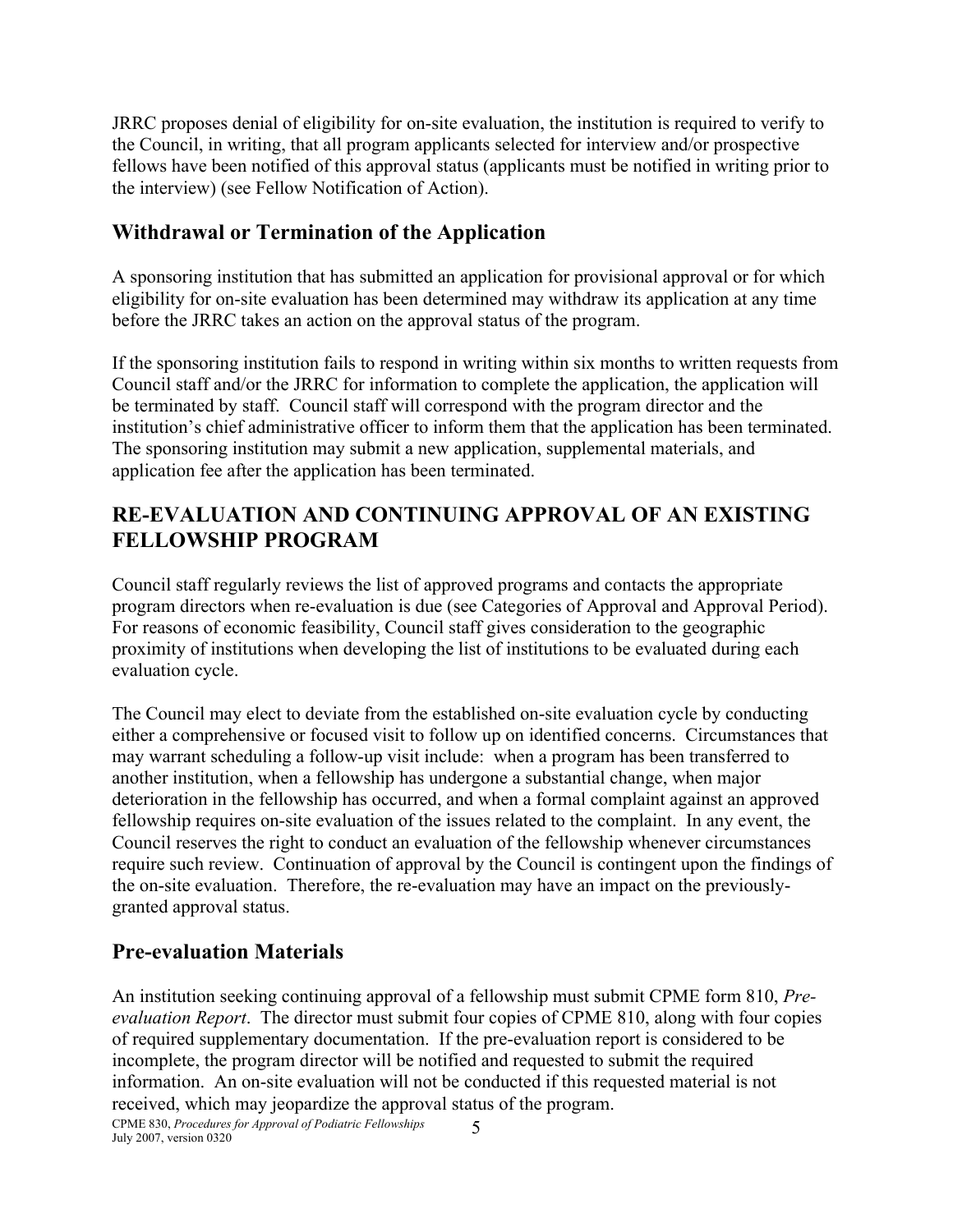## **ON-SITE EVALUATION (NEW AND EXISTING FELLOWSHIP PROGRAMS)**

The on-site evaluation is conducted to assess the general quality of the fellowship, the institution's ability to achieve the objectives established for the program, and the institution's plans for continued improvement. The evaluation team appointed to conduct the visit gathers information related to the validation of the institution's application for provisional approval or pre-evaluation report. The evaluation team develops a report of its findings that identifies any areas of potential noncompliance and includes a narrative summary that identifies program strengths and weaknesses.

Evaluation team members do not act as consultants to the fellowship or the sponsoring institution. The team members' primary roles as fact-finders and observers are to provide the JRRC an assessment of the sponsor's potential compliance with the Council's standards and requirements. With a view toward assisting the institution to understand more completely its role as related to the fellowship, the evaluation team report may include non-binding recommendations for improvement of the program.

#### **Evaluation Team**

The Council chair appoints the evaluation team based upon a recommendation from the JRRC chair and Council staff. The on-site evaluation is conducted by at least two evaluators, one of whom must be a podiatrist. Under special circumstances, one podiatrist may evaluate an approved fellowship (the reader should note that, for the remainder of this document, "evaluation team" is used to refer to both single evaluators and evaluation teams).

The institution has the prerogative of rejecting any member of the proposed evaluation team when an appropriate cause related to conflict of interest can be clearly identified. In such a case, a written statement from the sponsoring institution is to be submitted to the Council office no later than 30 calendar days before the date of the on-site evaluation, affording the Council sufficient opportunity to appoint a replacement evaluator. The Council does not appoint members to the evaluation team who have any known conflict of interest in the evaluation of the institution, including graduates and current and former faculty members or administrators of the institution.

The evaluation team represents the Council and the JRRC. Evaluation team members may include, but not be limited to, current residency evaluators, current and former members of the Council and the Council's committees and members of the Council's professional staff. Another individual (e.g., a representative of the state board for examination and licensure) may accompany an evaluation team to observe the on-site evaluation.

If the Council and/or the JRRC elect to conduct a focused visit, the individual(s) appointed to conduct the visit may represent either the Council or the JRRC, depending upon the reason(s) for which the visit is scheduled.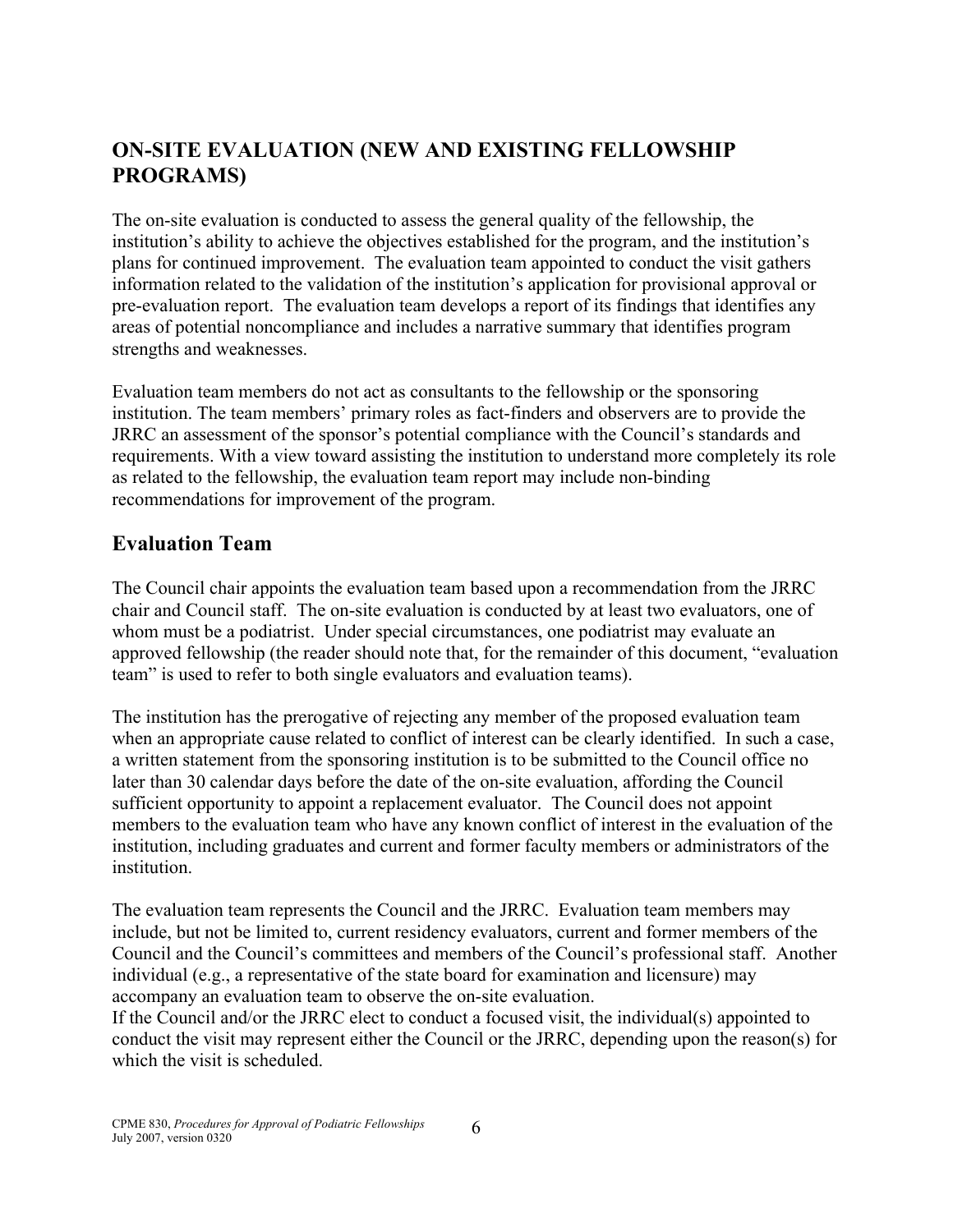Ordinarily, individuals who are selected to serve on Council evaluation teams will have participated in a training session for residency evaluators. Individuals who are selected to serve as team chairs will have participated previously in on-site evaluations of residencies and/or fellowships.

### **Preparation for On-site Evaluation**

The chair of the evaluation team determines the date of the on-site evaluation in conjunction with the program director and the other member(s) of the evaluation team. Once eligibility for on-site evaluation is determined for a new program, the evaluation is conducted in sufficient time to allow for consideration of the report of the on-site evaluation at regularly-scheduled meetings of the JRRC and the Council. Ordinarily, an institution sponsoring an existing program is given approximately 45 calendar days notice prior to the on-site evaluation. The timeline for evaluating an existing program may be abbreviated when the on-site evaluation is conducted in response to JRRC and/or Council concerns about major deterioration or change in the fellowship or when a formal complaint against an approved fellowship requires on-site evaluation of the issues related to the complaint.

Once the evaluation team and the sponsoring institution have agreed on the date and time of the evaluation, Council staff corresponds with the director to confirm the names of the members of the evaluation team and the time and date of the evaluation. A copy of CPME 811, *Agenda Guide*, is forwarded to the program director. Using the agenda guide, the director is required to prepare a schedule identifying personnel to be interviewed by the evaluation team. The agenda must be forwarded to the Council office at least four weeks prior to the on-site visit.

The director of a provisionally-approved or an existing fellowship may be requested to make available appropriate clinical log forms to the evaluation team prior to the date of the evaluation.

When a focused visit is scheduled, the letter informing the program director of the date of the evaluation includes specific information related to interviews to be conducted and information to be available for review by the evaluator.

## **Conduct of the On-site Evaluation**

Depending on the number of individuals and facilities involved, a minimum of one day (6-8 hours) is required to evaluate a podiatric fellowship. In order that the evaluation team may assess the curriculum content and the extent of fellow supervision, the agenda for the on-site evaluation requires that key participants in the program be interviewed, as indicated in CPME 811.

As part of the on-site evaluation, the team conducts interviews with the program director, chief administrative officer, director of medical education, members of the podiatric and non-podiatric faculty, and, for provisionally-approved and existing programs only, the podiatric fellow(s). The evaluation includes a tour of the physical facilities, executive sessions of the evaluation team to discuss findings and recommendations, and a concluding session with the program director and the chief administrative officer to discuss the findings. During the exit interview with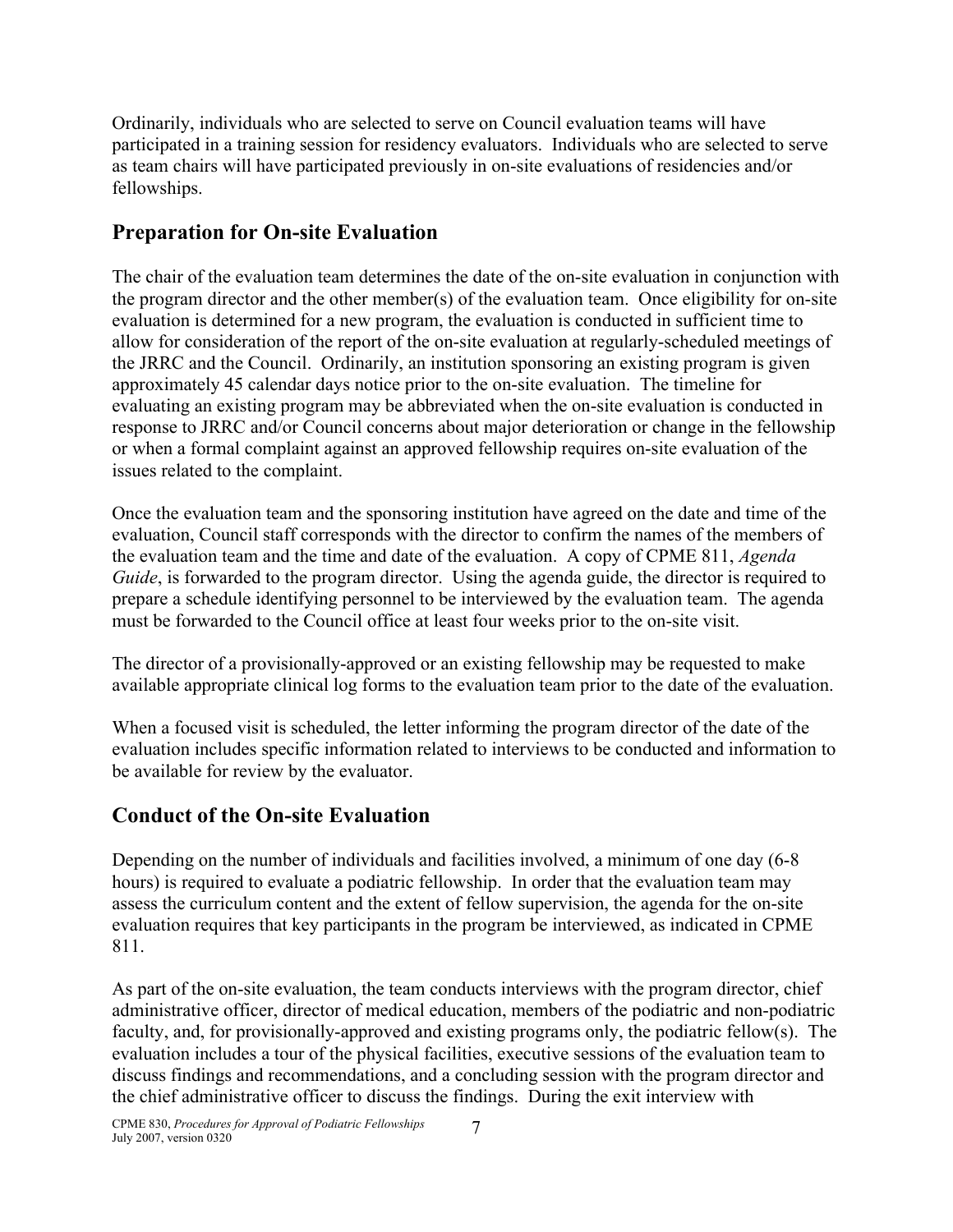institutional representatives, the evaluation team chair explains the Council's procedures for initial and/or continuing approval of fellowships (specifically, the sequence of events that will follow the visit).

Evaluation of a fellowship also includes observation of fellow participation in podiatric patient treatment related to the specialty area, if appropriate.

Failure of key participants in the fellowship to be available will be cause for cancellation of the on-site visit, which may jeopardize the approval status of the program.

### **Preparation of the Report**

The evaluation team prepares a draft report based on observations and impressions from the on-site evaluation. The team forwards this draft report to the Council office for editing. The edited draft of the report is then returned to each member of the team for review and comments.

A draft copy of the report, consisting of a summary of findings, a list of interviewees, areas of potential noncompliance, and recommendations, is forwarded to the program director and the chief administrative officer of the sponsoring institution.

The sponsoring institution is encouraged to provide a substantive response to areas of potential noncompliance and recommendations identified by the evaluation team, as well as any supporting documentation, prior to consideration of the report by the JRRC. The cover letter to the institution specifies the number of copies to be submitted as well as the deadline for their receipt. Factual information included in the report may be corrected by the institution; however, impressions and observations based on the on-site visit will not be modified.

## **CONSIDERATION BY THE JRRC AND THE COUNCIL**

#### **JRRC Review**

The Joint Residency Review Committee meets prior to each of the semiannual meetings of the Council. The Committee reviews evaluation team reports, institutional responses to evaluation team reports, interim progress reports from provisionally-approved programs, progress reports from provisionally-approved and approved programs, and requests for reconsideration.

During discussions about the approval status of individual fellowships, any member of the JRRC who is affiliated with the institution under consideration in a governance, administrative, staff, or faculty capacity must recuse himself or herself from the deliberations. Members of the JRRC who served on the most recent fellowship evaluation team are required to recuse themselves from discussion and voting until the Council has determined a final approval action. Review of Evaluation Team Reports

CPME 830, *Procedures for Approval of Podiatric Fellowships* 8<br>July 2007, version 0320 Based upon review of the draft of the team report and any response submitted by the sponsoring institution, the JRRC makes a confidential recommendation to the Council regarding the approval status of the program (see Categories of Approval and Approval Period). The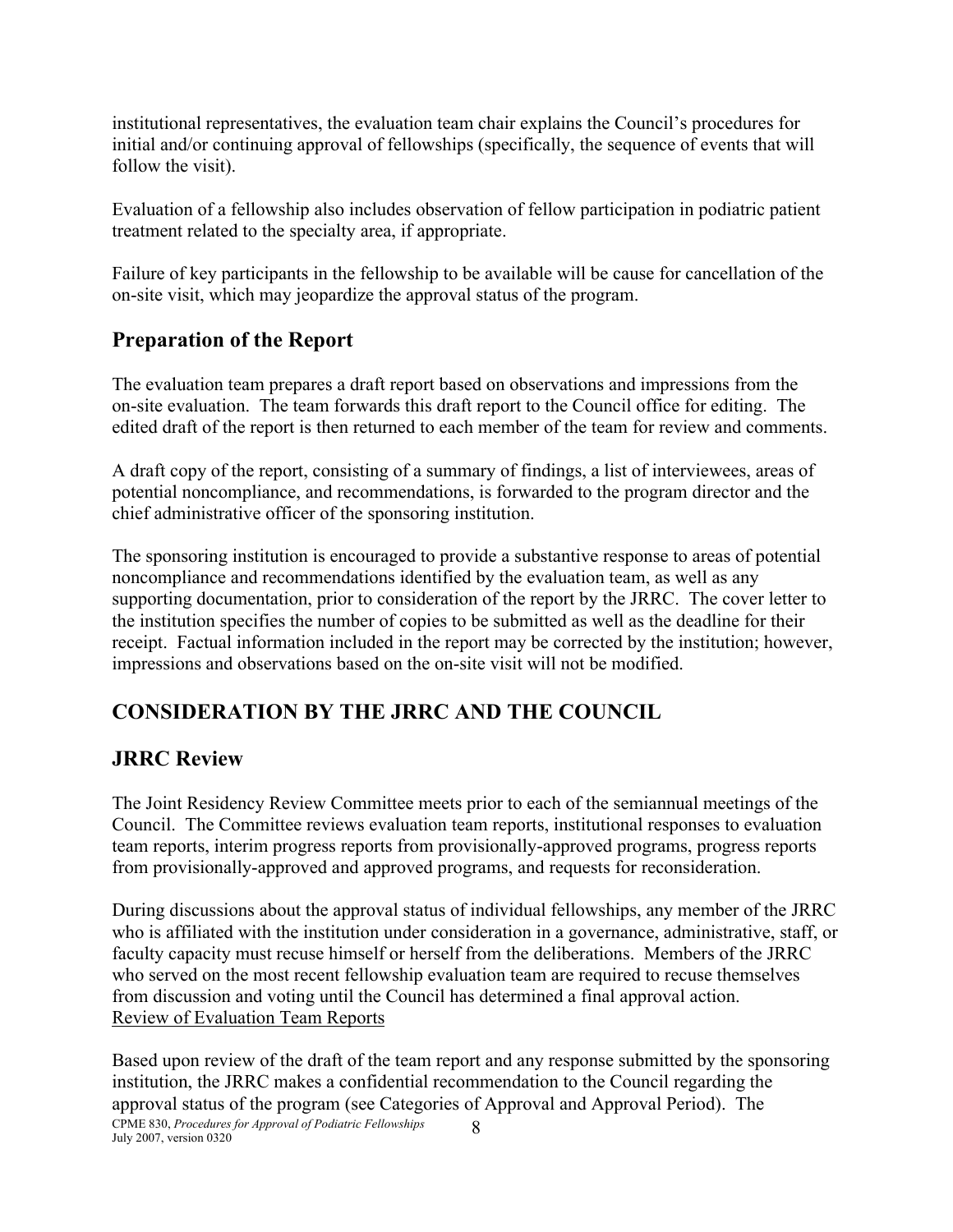confidential recommendation includes the approval status, date by which the next on-site evaluation must be conducted and/or approval period, authorized number of fellows, identification of areas that are in noncompliance with Council standards and requirements, identification of areas of noncompliance that have been addressed in the institution's response to the evaluation team report, identification of areas that merit commendation, and a schedule for requesting progress reports, including the interim progress report required of a provisionallyapproved program.

In reviewing an on-site evaluation report, the JRRC has the prerogative of recommending that the Council revise the report, which may include adding, modifying, or deleting areas of potential noncompliance.

#### Review of Interim Progress Reports and Progress Reports

The JRRC considers interim progress reports submitted by provisionally-approved programs related to development of the program in accordance with the program's proposed clinical and didactic curriculum once the fellow is active in the program (see Categories of Approval and Approval Period).

The JRRC also considers progress reports submitted by existing provisionally-approved and approved programs related to correction of specific areas of noncompliance and/or concerns identified by the JRRC and/or the Council.

Based upon review of the progress report and/or the interim progress report, the JRRC determines the extent to which the submitted information addresses previously-identified concerns and/or makes a confidential recommendation to the Council regarding the approval status of the program (see Categories of Approval and Approval Period).

The confidential recommendation includes the approval status, date by which the next on-site evaluation must be conducted and/or approval period, authorized number of fellows, identification of areas that are in noncompliance with Council standards and requirements, identification of areas of noncompliance that have been addressed in the progress report, identification of areas that merit commendation, and a schedule for requesting progress reports. The institution may be requested to submit further documentation of progress made in addressing areas of noncompliance and/or concerns expressed by the JRRC.

In reviewing an interim progress report and/or a progress report, the JRRC has the prerogative to add, modify, or delete areas of noncompliance or to recommend that the Council add, modify, or delete areas of noncompliance.

### **Council Action**

At a meeting of the Council, the chair of the JRRC presents for each fellowship the confidential recommendation of the JRRC regarding approval status, date by which the next on-site evaluation must be conducted and/or approval period, authorized number of fellows, identification of areas that are in noncompliance with Council standards and requirements,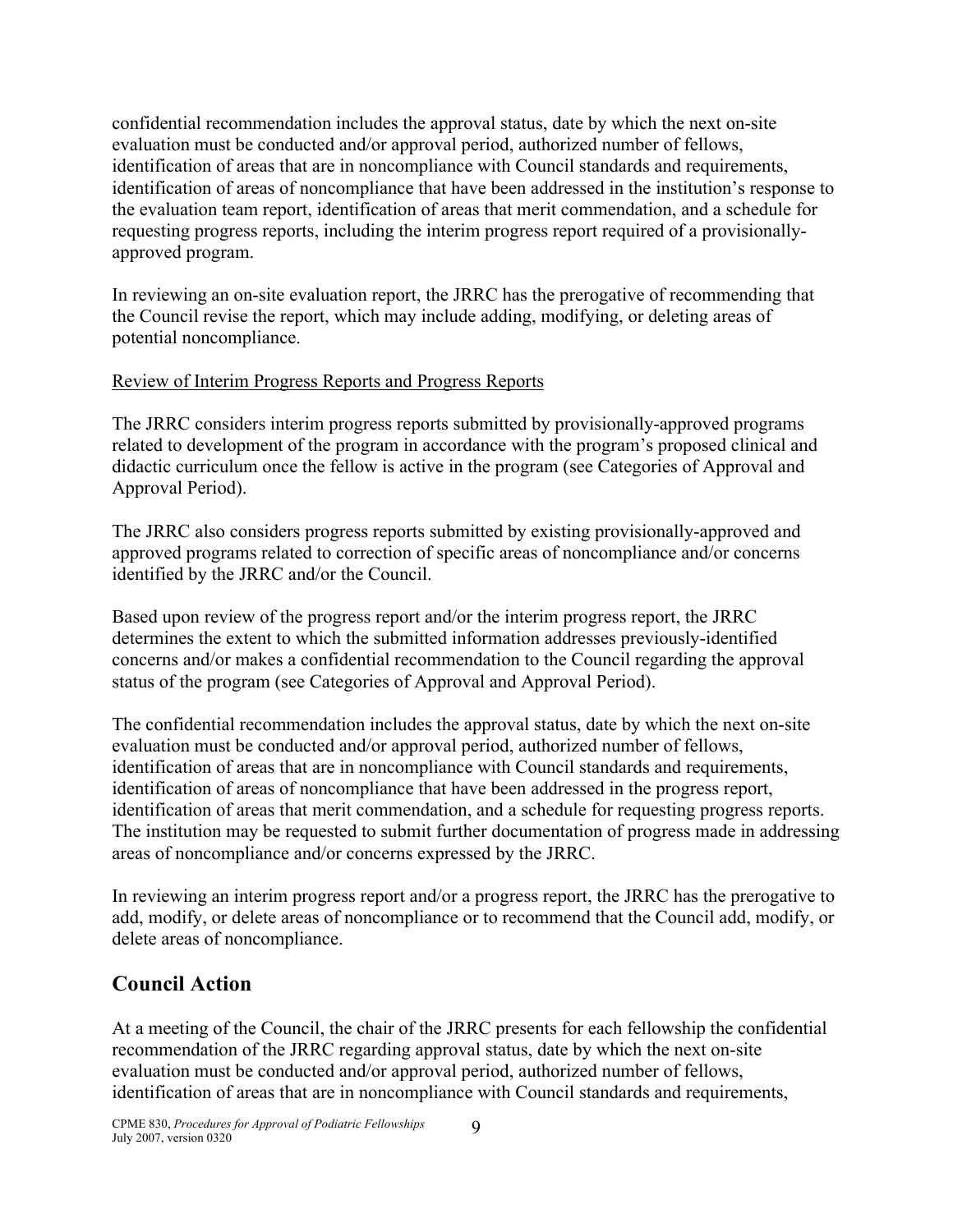identification of areas of noncompliance that have been addressed in the institution's response to the evaluation team report or in the institution's progress report, identification of areas that merit commendation, and a schedule for requesting progress reports. Areas of noncompliance determined by the Council may include, but are not limited to, those indicated by the evaluation team and the JRRC. The institution may be requested to submit documentation of progress made in addressing areas of noncompliance and/or concerns expressed by the JRRC or the Council.

Approval actions are taken by the Council at official meetings of the Council. Under special circumstances, mail ballots or conference calls may be used for fellowship approval decisions.

During discussions about the approval status of individual fellowships, any member of the Council who is affiliated with the institution under consideration in a governance, administrative, staff, or faculty capacity must recuse himself or herself from the deliberations. Members of the Council who served on the most recent fellowship evaluation team are required to recuse themselves from discussion and voting until the final approval action has been determined.

## **CATEGORIES OF APPROVAL AND APPROVAL PERIOD**

The following approval actions are available to the Council:

- For a **new fellowship that has completed an initial on-site evaluation**, the Council grants provisional approval or withholds provisional approval.
- For a **provisionally-approved fellowship that has submitted an interim progress report and/or a progress report**, the Council extends provisional approval (with or without further progress reports) or probation with an immediate on-site evaluation.
- For a **provisionally-approved fellowship that has completed an on-site re-evaluation**, the Council extends approval (with or without further progress reports) or extends probation.
- For an **existing approved fellowship that has completed an on-site re-evaluation or that has submitted a progress report**, the Council extends approval (with or without further progress reports), extends probation, or withdraws approval (the option of withdrawal of approval applies only to a program already on probation).

The Council bases the approval action on the category and number of fellow positions that each institution has requested. The Council has established the following categories of approval:

## **Provisional Approval**

Provisional approval indicates recognition of a new fellowship that, in general, is expected to be in substantial compliance with the Council's standards and requirements for approval upon activation of the program. Provisional approval is determined on the basis of on-site evaluation prior to activation of the fellowship. When the Council grants provisional approval, this status is pending activation of the program by a sponsoring institution that has undergone an initial on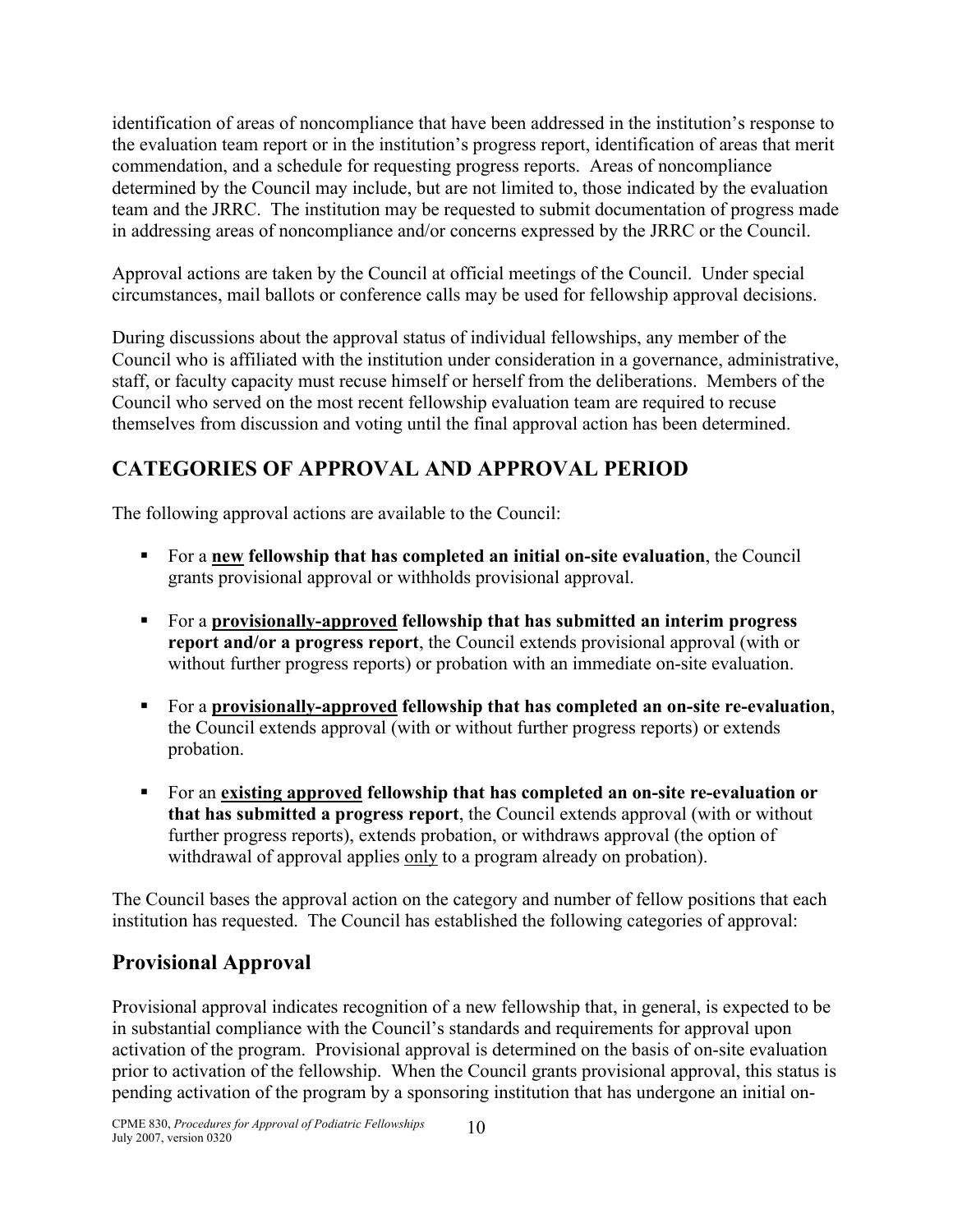site evaluation (i.e., the effective date of provisional approval is the date on which a fellow first becomes active in the fellowship program following the Council action) (see Activation of a Provisionally-approved Fellowship). Provisional approval will not be considered for any training year or portion of a training year prior to the effective date of granting of provisional approval.

As a condition of continued provisional approval, the institution must provide an **interim progress report** by a date identified in the approval letter. The interim progress report allows the JRRC to monitor the continued development of the program in accordance with the program's proposed clinical and didactic curriculum once the fellow is active in the program. The interim progress report includes, but is not limited to, fellow clinical logs documenting participation in relevant activities related to the specialty area, if appropriate, documentation of the program's assessment of the fellow's progress in achieving objectives, the formal schedule for clinical training, and the signed fellow contract or letter of appointment.

As a further condition of continued provisional approval, the institution also may be requested to provide one or more **progress reports** at specified intervals, as indicated in the approval letter. The progress report(s) is to demonstrate correction of specific areas of noncompliance in meeting one or more requirements and/or to address concerns identified by the JRRC and/or the Council. Customarily, the institution is provided at least six months from the time of the on-site evaluation or submission of the most recent progress report to correct areas of noncompliance.

Provisional approval extends no longer than 24 months beyond the designated length of the program. The approval letter includes the date by which the next scheduled on-site evaluation will occur. Ordinarily, on-site re-evaluation of a **new** provisionally-approved podiatric fellowship is conducted during the program's third year of operation. The JRRC and/or the Council may schedule an earlier on-site re-evaluation should significant concerns become evident from review of the program's progress report(s).

## **Approval**

Approval indicates recognition of an existing fellowship that, in general, is in substantial compliance with the Council's approval standards and requirements. In granting an extended period of approval, the Council expresses its confidence in the abilities of the institution to continue providing adequate support and implementing ongoing improvements in the fellowship.

As a condition of continued approval, the institution may be requested to provide one or more progress reports at specified intervals, as indicated in the approval letter. The progress report(s) is to demonstrate correction of specific areas of noncompliance in meeting one or more requirements or to address concerns identified by the JRRC and/or the Council. Customarily, the institution is provided at least six months from the time of the on-site evaluation or submission of the most recent progress report to correct areas of noncompliance.

The approval letter includes the date by which the next scheduled on-site evaluation will occur. Re-evaluation of an existing program is scheduled no later than six years from the date of its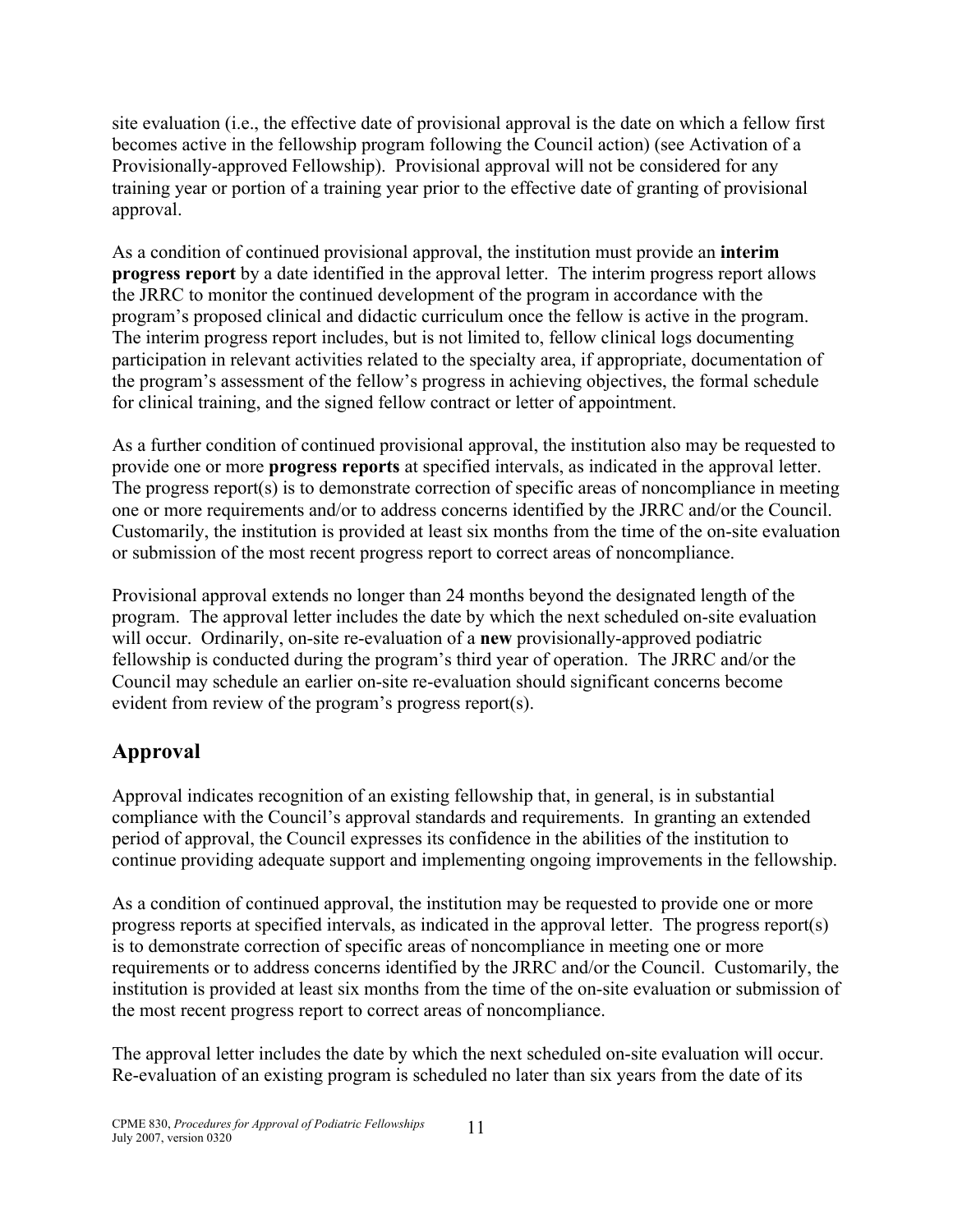previous evaluation. The JRRC and/or the Council may schedule an earlier on-site re-evaluation should significant concerns become evident from review of the program's progress report(s).

#### **Probation**

Probation indicates that a fellowship is in noncompliance with the Council's approval standards and requirements to the extent that the quality and effectiveness of the fellowship are in jeopardy. This category serves as a strong warning to the institution that serious problems exist that could cause the fellowship to fail. When probation is extended, the fellowship is considered to be a candidate for withdrawal of approval. The JRRC and/or the Council have the prerogative of adding to the probationary action the requirement that no new fellows enter the program until areas of noncompliance have been addressed to the satisfaction of the JRRC and the Council.

The program must provide evidence of significant progress in correction of areas of noncompliance within a specified period. Customarily, the institution is provided at least six months from the time of the on-site evaluation or submission of the most recent progress report to correct areas of noncompliance. Probation may not extend for more than two years.

This category applies only to previously-approved programs (including provisionally-approved programs) and is a published approval status. A decision to extend probation is not subject to the Council's procedures for procedural reconsideration, reconsideration, or appeal.

The institution is required to verify to the Council, in writing, that all current fellows, prospective fellows, and program applicants selected for interview have been notified of this approval status (applicants must be notified in writing prior to the interview) (see Fellow Notification of Action).

#### **Administrative Probation**

Administrative probation indicates that a fellowship has failed to submit information or fees following two separate requests. The category of administrative probation may be activated automatically without vote by the Council based upon a lack of response by the institution to requests related to annual or pre-evaluation reports, payment of annual assessment or on-site evaluation fees, or other information about the program. The institution will be notified in writing that materials and/or fees are past due and that consideration is being given to placing the fellowship on administrative probation. If no response is received within 30 calendar days, administrative probation will become effective.

This category applies only to previously-approved programs (including provisionally-approved programs and programs approved on a probationary basis) and is a published approval status. A decision to grant administrative probation is not subject to the Council's procedures for procedural reconsideration, reconsideration, or appeal.

CPME 830, *Procedures for Approval of Podiatric Fellowships* July 2007, version 0320 12 Administrative probation is removed when all requested materials and/or fees are received. If no response is received from the institution, the Council considers withdrawing approval of the program at its next scheduled meeting. Withdrawal of approval is based upon the perception that the institution no longer desires to be recognized by the Council and voluntarily withdraws from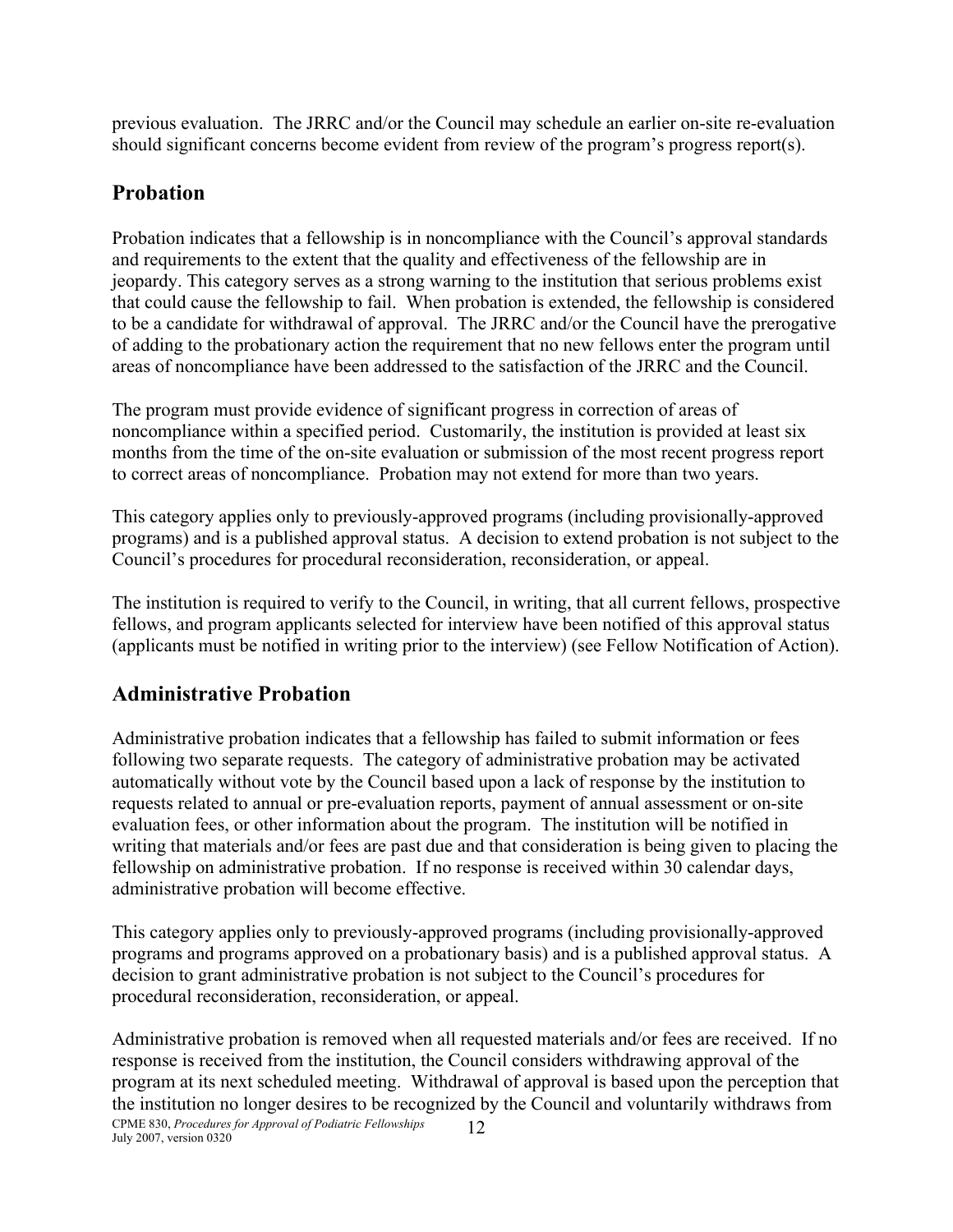approved status. The action is viewed as a voluntary decision of the institution; it is not subject to the Council's procedures for procedural reconsideration, reconsideration, or appeal.

The institution is required to verify to the Council, in writing, that all current fellows, prospective fellows, and program applicants selected for interview have been notified of this approval status (applicants must be notified in writing prior to the interview) (see Fellow Notification of Action).

#### **Withholding of Provisional Approval**

Withholding of provisional approval is determined in the event that a new program seeking provisional approval evidences substantial noncompliance with the Council's standards and requirements for approval. When the Council proposes withholding provisional approval of a fellowship, factors that have a significant impact on the effectiveness of the program are identified as the basis for the action. A decision to withhold provisional approval will not become final or be published until the processes of procedural reconsideration, reconsideration, and appeal are exhausted (see Procedural Reconsideration, Reconsideration, and Appeal).

When the Council proposes to withhold provisional approval of a program, the institution is required to verify to the Council, in writing, that all program applicants selected for interview and/or prospective fellows have been notified of this approval status (applicants must be notified in writing prior to the interview) (see Fellow Notification of Action).

#### **Withdrawal of Approval**

Withdrawal of approval is determined under any one of the following conditions:

- A program on probation has failed to correct one or more areas of noncompliance, or a new area(s) of noncompliance has emerged, and therefore the program evidences substantial noncompliance with the Council's standards and requirements for approval.
- An institution withdraws voluntarily from fellow training. Actions to withdraw approval voluntarily are not subject to the Council's procedures for procedural reconsideration, reconsideration, and appeal.
- Two or more programs merge into a single new program, resulting in the loss of identity of a previously-approved program.
- An institution that has been placed on administrative probation does not provide requested materials and/or fees.
- A program has remained inactive for a period of more than two consecutive training years (see Inactive Status).

When the Council considers an action to withdraw approval, factors that have a significant impact on the effectiveness of the fellowship are identified as the basis for the action. The JRRC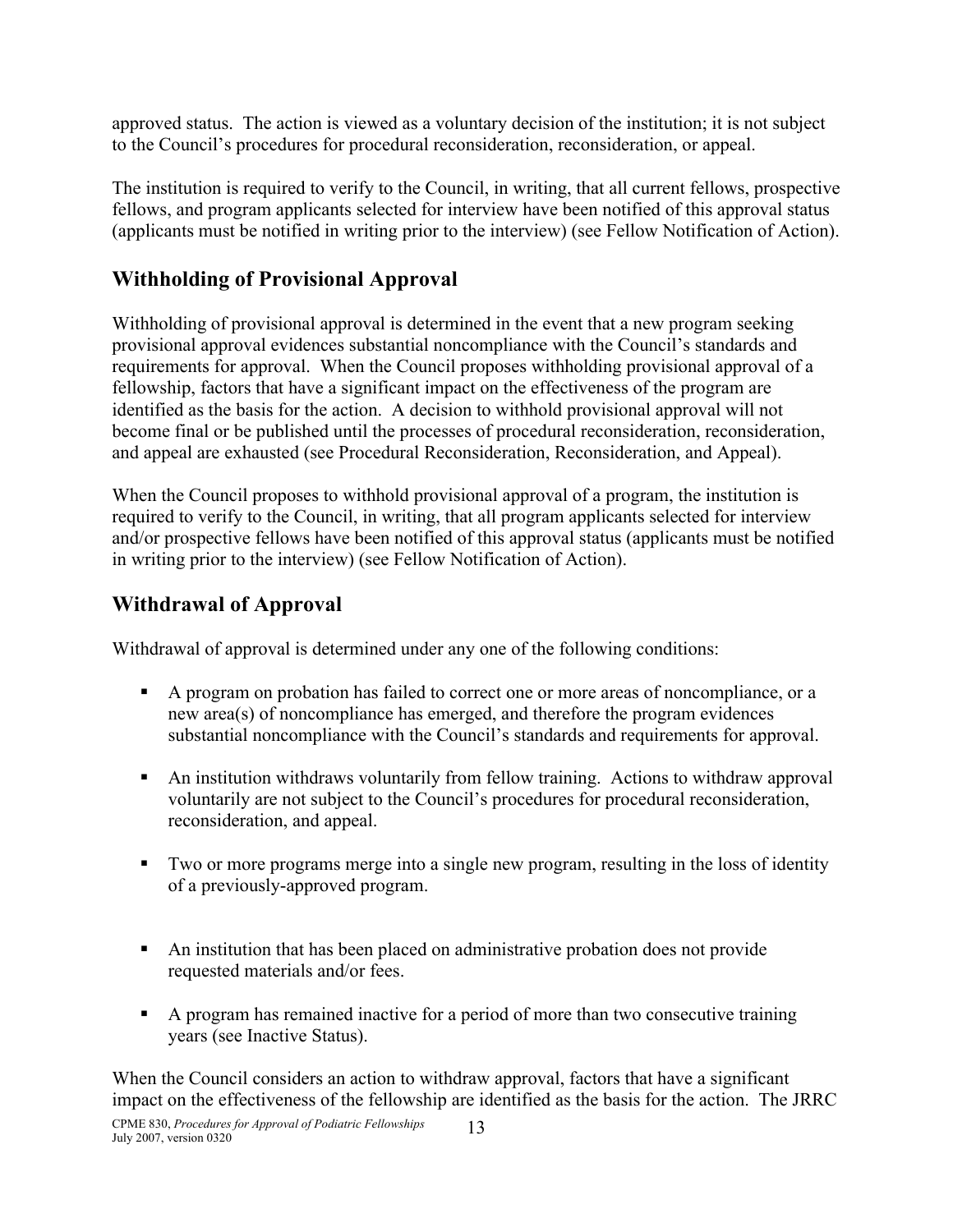and/or the Council have the prerogative of adding to the action to withdraw approval the requirement that no new fellows enter the program until areas of noncompliance have been addressed to the satisfaction of the JRRC and the Council. A decision to withdraw approval will not become final or be published until the processes of procedural reconsideration, reconsideration, and appeal are exhausted. Reconsideration and appeal are available only to sponsors on probation that have failed to correct areas of noncompliance (see Procedural Reconsideration, Reconsideration, and Appeal).

When the Council proposes to withdraw approval of a program, the institution is required to verify to the Council, in writing, that all current fellows, prospective fellows, and program applicants selected for interview have been notified of this approval status (applicants must be notified in writing prior to the interview) (see Fellow Notification of Action).

## **NOTIFICATION OF ACTION**

Within a reasonable period following each of the Council's two meetings, an approval letter indicating the Council action is forwarded to each institution currently under consideration. Confidential correspondence regarding Council actions is addressed to the program director. A copy of the letter is forwarded to the chief administrative officer of the sponsoring institution.

When the Council action is to place the program on probation, to continue probation, to place the program on administrative probation, to withhold provisional approval, or to withdraw approval, the letter to the director is sent by certified mail, with a return receipt requested. Letters to withhold provisional approval or to withdraw approval are forwarded to the director within 30 calendar days of the Council action.

Each letter indicates the approval status of the program and number of authorized positions. When the Council takes an action that requests submission of an interim progress report and/or a progress report, the letter identifies the reason(s) for taking the action. The letter outlines the necessary information that must be submitted for the JRRC and Council to review the approval status of the program at future scheduled meetings, as well as the date on which this information is due in the Council office.

When the Council considers withholding provisional approval or withdrawing approval, the letter advising the institution of the proposed action contains: (a) the specific reason(s) for taking the proposed action, (b) the date the action becomes effective unless a request for procedural reconsideration or reconsideration is received from the institution, (c) the right of the institution to request procedural reconsideration, reconsideration, and appeal and the date by which such a request must be received by the Council, and (d) the institution's obligation to inform current fellows, prospective fellows, and program applicants selected for interview regarding the approval status of the program.

When a fellowship is placed on administrative probation, the director and the chief administrative officer of the institution receive notification from Council staff that the institution has failed to respond to at least two requests for information or payment of fees. The institution is informed of its responsibility to notify current fellows, prospective fellows, and program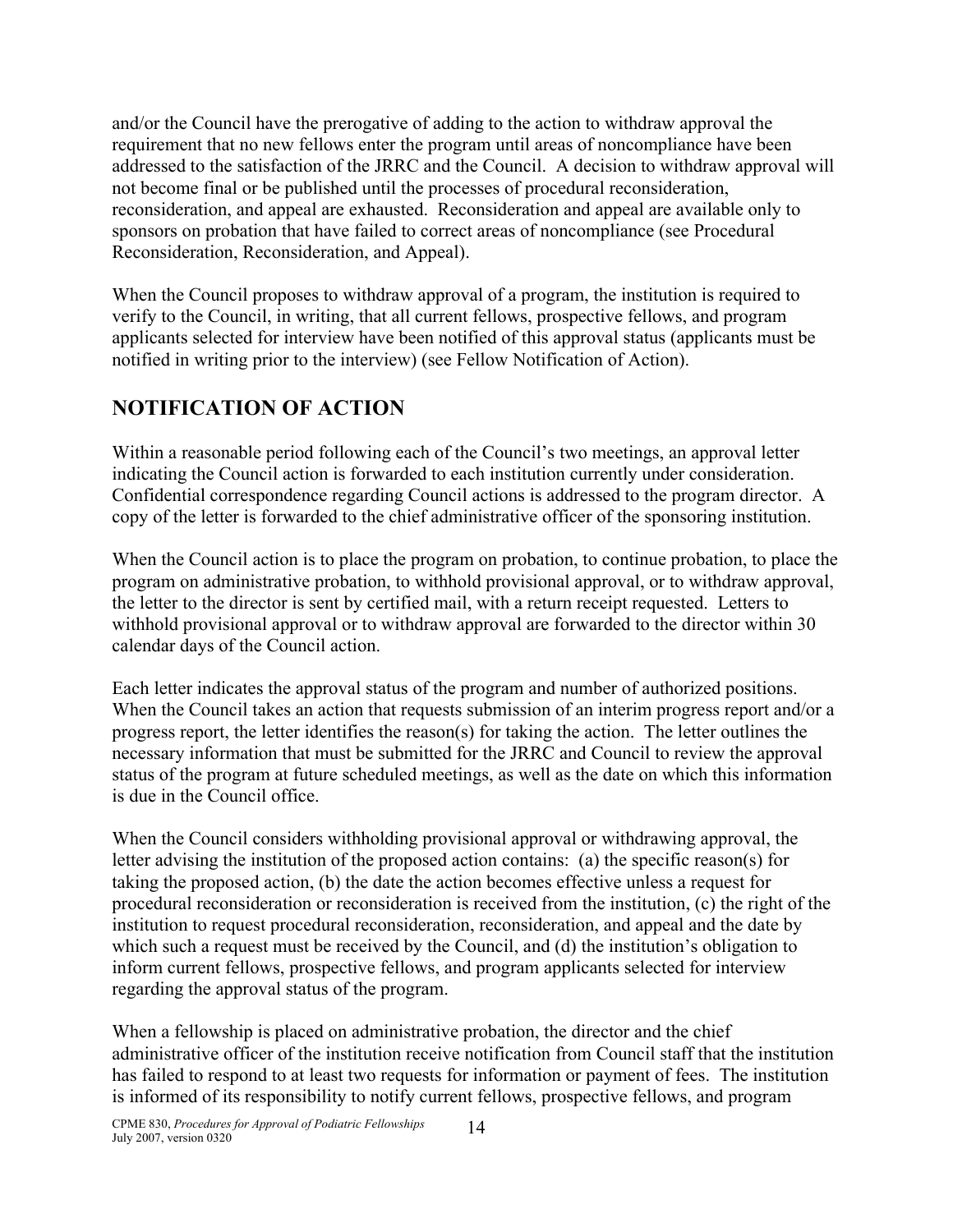applicants selected for interview of the approval status of the program. The letter to the institution also describes the consequence of withdrawal of approval if immediate attention is not directed to responding to the Council's previous requests.

When the approval action is based on the report of an on-site evaluation, a final copy of the report is enclosed with the approval letter. The report reflects the fellowship as it existed at the time of the on-site evaluation. The final report does not, therefore, reflect program modifications made subsequent to the on-site evaluation that may have been described in the institution's response to the draft report. The institution may distribute the final report as it wishes and is encouraged to provide as wide a distribution as possible to the faculty members who participate in the program.

The Council awards a certificate to institutions sponsoring programs recognized in the categories of provisional approval and approval.

## **FELLOW NOTIFICATION OF ACTION**

When the Council or the JRRC takes or proposes certain actions, the sponsoring institution is required to verify to the Council, in writing, that all current fellows, prospective fellows, and program applicants selected for interview have been notified (applicants must be notified in writing prior to the interview). Current fellows, prospective fellows, and program applicants must be notified of denial of eligibility for initial on-site evaluation, probation, administrative probation, withholding of provisional approval, withdrawal of approval, denial of an increase in positions, and voluntary termination of the program.

The institution must submit a copy of the letter sent to the applicant/prospective fellow/current fellow. The institution also must submit either the applicant's/prospective fellow's/current fellow's written acknowledgment of the status of the program or verifiable documentation of this individual's receipt of the institution's letter (i.e., signed copies of return receipts for certified mail). These materials must be received in the Council office within 50 calendar days of the director's receipt of the letter informing the institution of the action taken by the JRRC or the Council.

## **ACTIVATION OF A PROVISIONALLY-APPROVED FELLOWSHIP**

As stated previously, when the Council grants provisional approval, this status is pending activation of the program by a sponsoring institution that has undergone an initial on-site evaluation (i.e., the effective date of provisional approval is the date on which a fellow first becomes active in the fellowship program following the Council action). Provisional approval will not be considered for any training year or portion of a training year prior to the effective date of granting of provisional approval.

The Council recognizes that a fellowship may have an effective date of provisional approval that is later than the customary starting date of July 1. The Council permits the sponsoring institution to begin its second complement of fellows on its preferred starting date (e.g., July 1) during the program's second year of operation.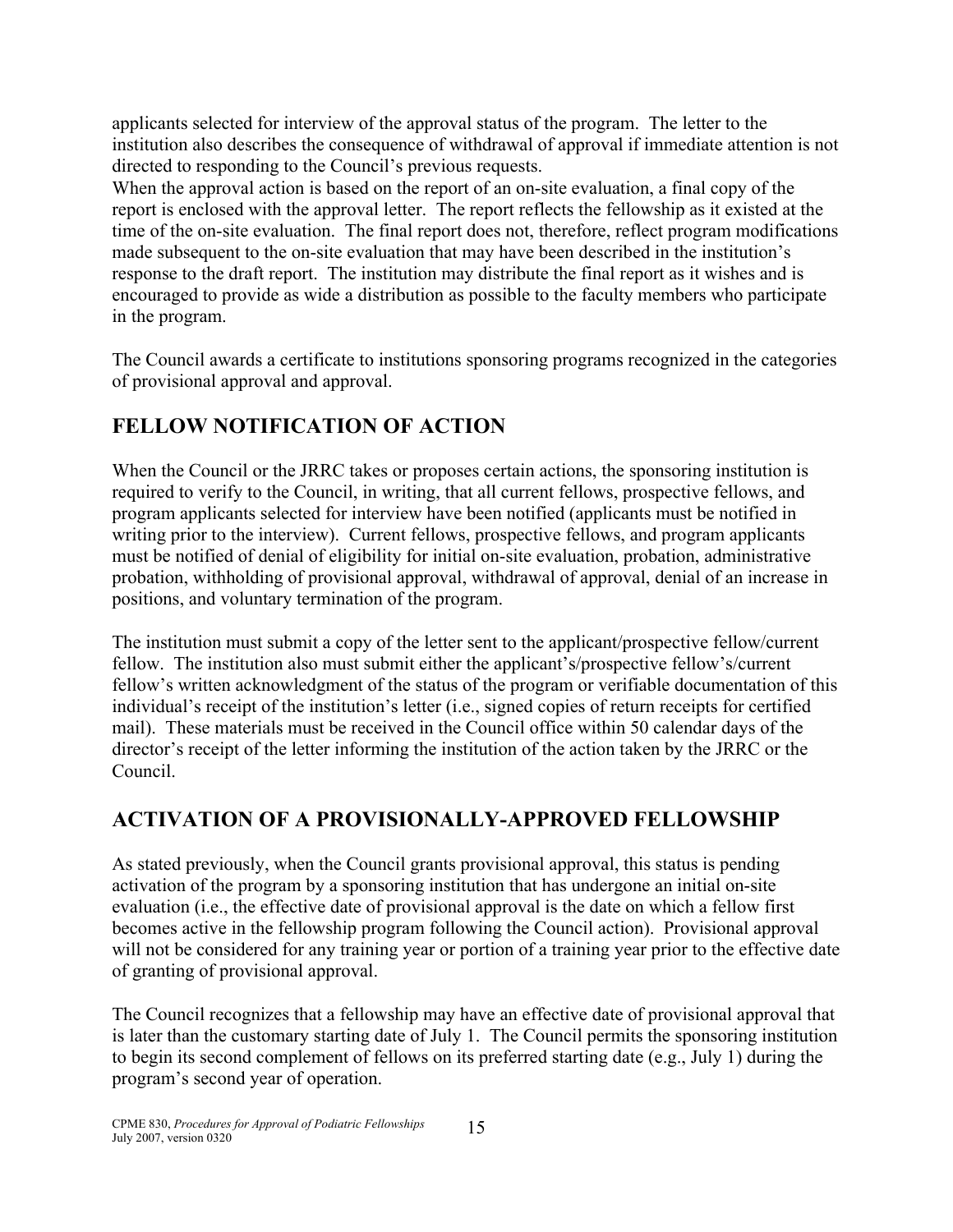The Council will withdraw provisional approval if the fellowship is not activated within two calendar years of the anticipated starting date indicated in the institution's application for provisional approval. This action is not subject to the Council's procedures for reconsideration, reconsideration, or appeal.

## **PROCEDURAL RECONSIDERATION, RECONSIDERATION, AND APPEAL**

The following reconsideration and appeal procedures are available for each of the following proposed adverse actions.

If the JRRC proposes **denial of eligibility for on-site evaluation**, the institution may request one of the following:

- Procedural reconsideration, followed by reconsideration, followed by appeal, **or**
- Reconsideration, followed by appeal.

If the JRRC proposes **denial of an increase in positions**, the institution may request one of the following:

- Procedural reconsideration, followed by reconsideration, **or**
- **Reconsideration.**

If the Council proposes **withholding provisional approval or withdrawing approval**, the institution may request one of the following:

- Procedural reconsideration, followed by reconsideration, followed by appeal, **or**
- Reconsideration, followed by appeal.

**A request to initiate the processes of procedural reconsideration, reconsideration, or appeal will be accepted for cause and will not be accepted solely on the basis of dissatisfaction with the proposed adverse action, nor will it be accepted on the basis of modifications made subsequent to the determination of the adverse action.** A fellowship that conforms to Council standards, requirements, and/or procedures following determination of an adverse action (resulting in withholding of provisional approval or withdrawal of approval) will be viewed as a new fellowship and will be required to follow the application procedures described earlier in this publication.

The institution receives formal written notification of the adverse action following the action of the JRRC or the Council. The basis for the adverse action and the institution's right to request procedural reconsideration, reconsideration, and appeal are stated clearly in the notification letter.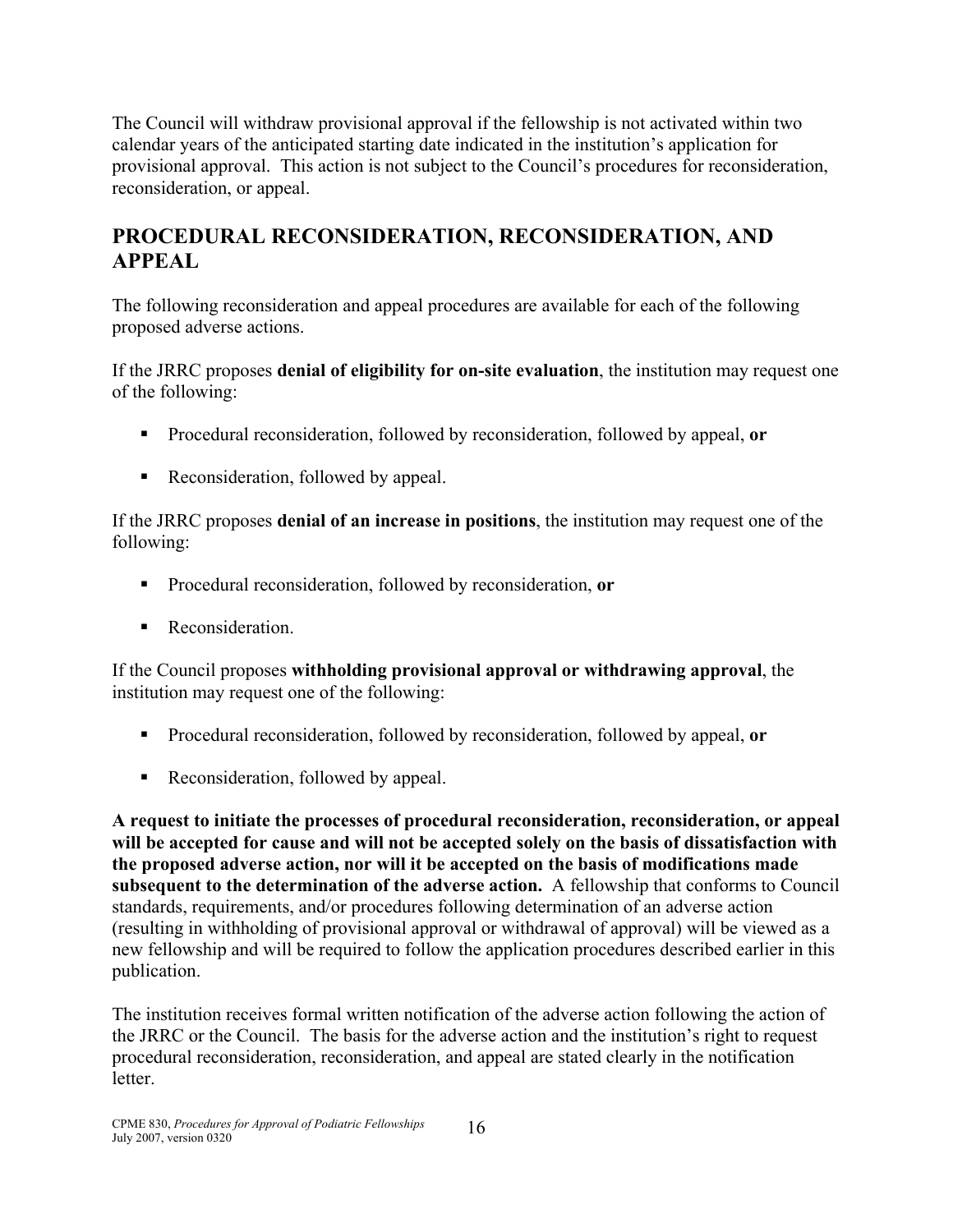When the JRRC or the Council considers an adverse action, the action does not become final, nor is it published, until the institution has been afforded an opportunity to complete the processes related to procedural reconsideration, reconsideration, and/or appeal. If the institution does not initiate the procedural reconsideration, reconsideration, or appeal processes, the institution's rights to due process through the Council are viewed to be exhausted.

During this due process period, the approval status of the fellowship reverts to the status prior to the adverse action. If the Council sustains an action to withdraw approval, the final action becomes effective at the conclusion of the academic year in which the action is sustained.

#### **Procedural Reconsideration**

Procedural reconsideration is the process that allows the institution the opportunity to request that the Council review the proposed adverse action for the purpose of determining whether the Council, the JRRC, or the evaluation team failed to follow Council procedures described in this publication. Because procedural reconsideration is designed for the review of errors in the application of Council procedures, matters of disagreement related to issues of substance will not be reviewed within the procedural reconsideration process. Such matters, however, may be identified as the basis for a request for reconsideration and/or appeal.

A request for procedural reconsideration must be submitted within 15 calendar days following receipt of the notification letter. If such a request is not submitted and postmarked within this 15-day period, the Council considers the institution to have waived all rights to procedural reconsideration. The sponsoring institution is encouraged to submit its written request to the Council office by certified mail, with a return receipt requested.

The request for procedural reconsideration must identify the procedure(s) in question and describe in detail the institution's claim that the procedure(s) was not followed, including any documentary evidence to support the claim. Following receipt by Council staff, the request for procedural reconsideration is considered by the Council's Executive Committee by conference call or actual meeting. The Council acknowledges in writing the receipt of all procedural reconsideration materials.

Based on a recommendation of the Executive Committee, a decision may be made by the Council, either by conference call or meeting to: (1) sustain the previous action, (2) rescind the previous action and refer the matter for additional review by the JRRC, or (3) defer action and conduct a new on-site evaluation. If a new evaluation is conducted, the cost of the evaluation is shared equally by the institution and the Council. The program director and the institution's chief administrative officer are notified of the action taken with respect to the procedural reconsideration no later than 30 calendar days following the next scheduled meeting of the Council following the original determination of the action that led to the request for procedural reconsideration.

### **Reconsideration**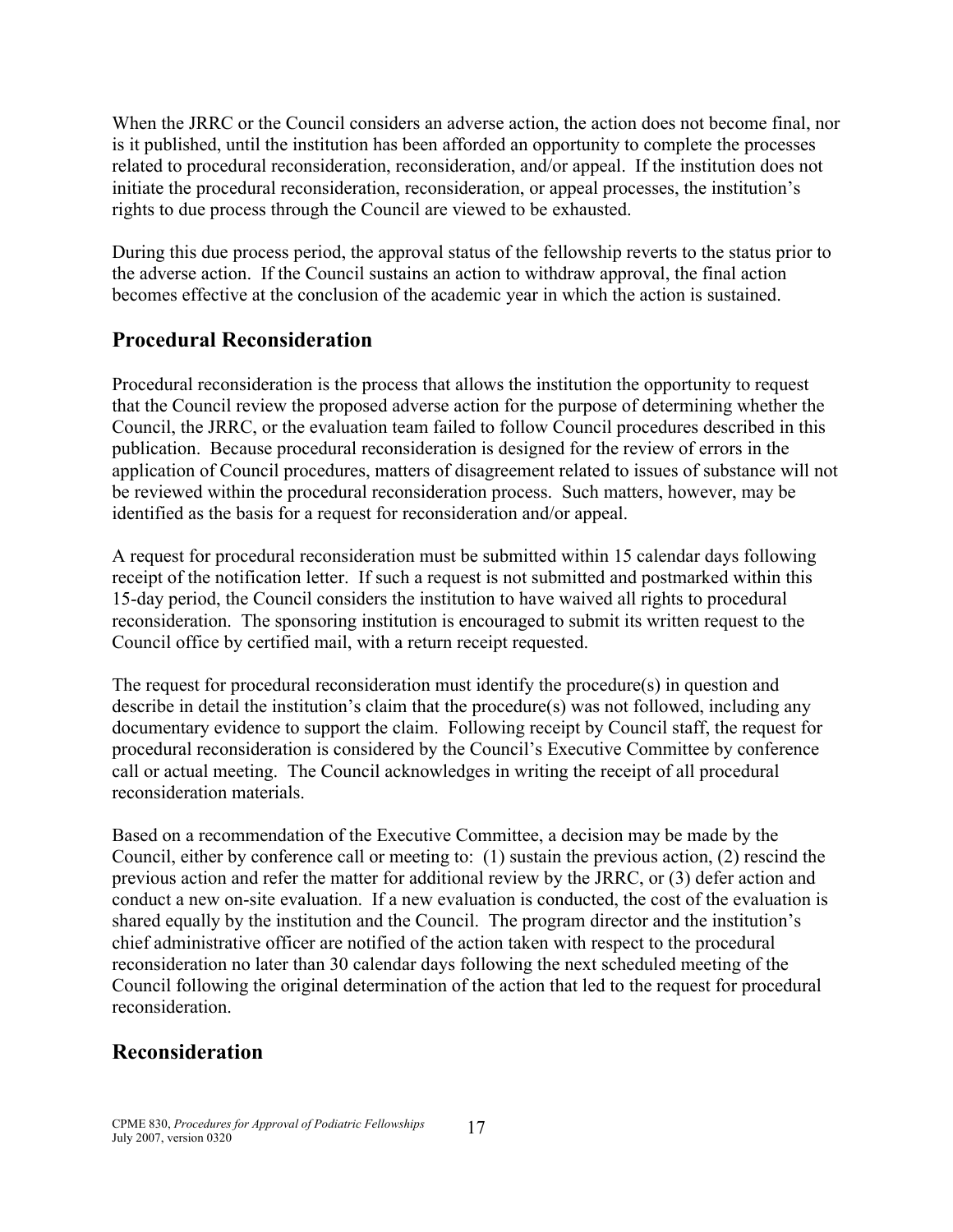Reconsideration is the process that allows the institution the opportunity to request that the JRRC and/or the Council review the proposed adverse action for the purpose of determining whether any error or omission occurred in making the decision.

A written request for reconsideration must be received in the Council office within 30 calendar days following receipt of the notification letter. If a request for reconsideration is not received within this 30-day period, the Council considers the institution to have waived all rights to reconsideration and subsequent appeal. The sponsoring institution is encouraged to submit its written request to the Council office by certified mail, with a return receipt requested.

The request must include specific facts and reasons for which the institution contends the adverse action should not be taken, as well as an appropriate number of copies of substantiating materials. Council staff acknowledges in writing the receipt of all reconsideration materials. Following receipt by Council staff, the materials are considered by the JRRC by conference call or at its next scheduled meeting. Reconsideration related to denial of eligibility for on-site evaluation or an increase in positions may be considered by the JRRC by conference call or at its next scheduled meeting. Reconsideration related to withholding of provisional approval or withdrawal of approval must be considered by the JRRC at its next meeting.

Related to proposed actions to deny eligibility for on-site evaluation or to deny an increase in positions, the JRRC has the options of rescinding or sustaining the proposed action. Reconsideration of the adverse action is completed no later than the next scheduled meeting of the JRRC following the original determination. The program director and the institution's chief administrative officer are notified of the JRRC action.

Based on a recommendation of the JRRC, a decision to sustain or rescind a proposed action to withhold provisional approval or withdraw approval is considered by the Council at its next scheduled meeting. A recommendation may be made by the JRRC and/or the Council to assess the request for reconsideration by conducting an on-site evaluation of the fellowship. The onsite evaluation is designed to evaluate the particular issues or concerns related to the adverse action. When an on-site evaluation is conducted, action is deferred to the second scheduled meeting following the original determination of the adverse action. The program director and the institution's chief administrative officer are notified of the Council's action.

During the reconsideration process, a representative(s) of the institution under reconsideration may request in writing the opportunity to provide a statement to the JRRC regarding the proposed adverse action. Any additional information that is to be brought to the attention of the JRRC must be submitted to the Council office prior to the meeting. The institution must provide an appropriate number of copies of all written materials.

### **Appeal**

Following completion of the procedural reconsideration and/or reconsideration processes, the institution may appeal the decision to a hearing committee. The appeal process followed by the Council is articulated in CPME 935b, *Guidelines for the Conduct of Appeals by Residencies,*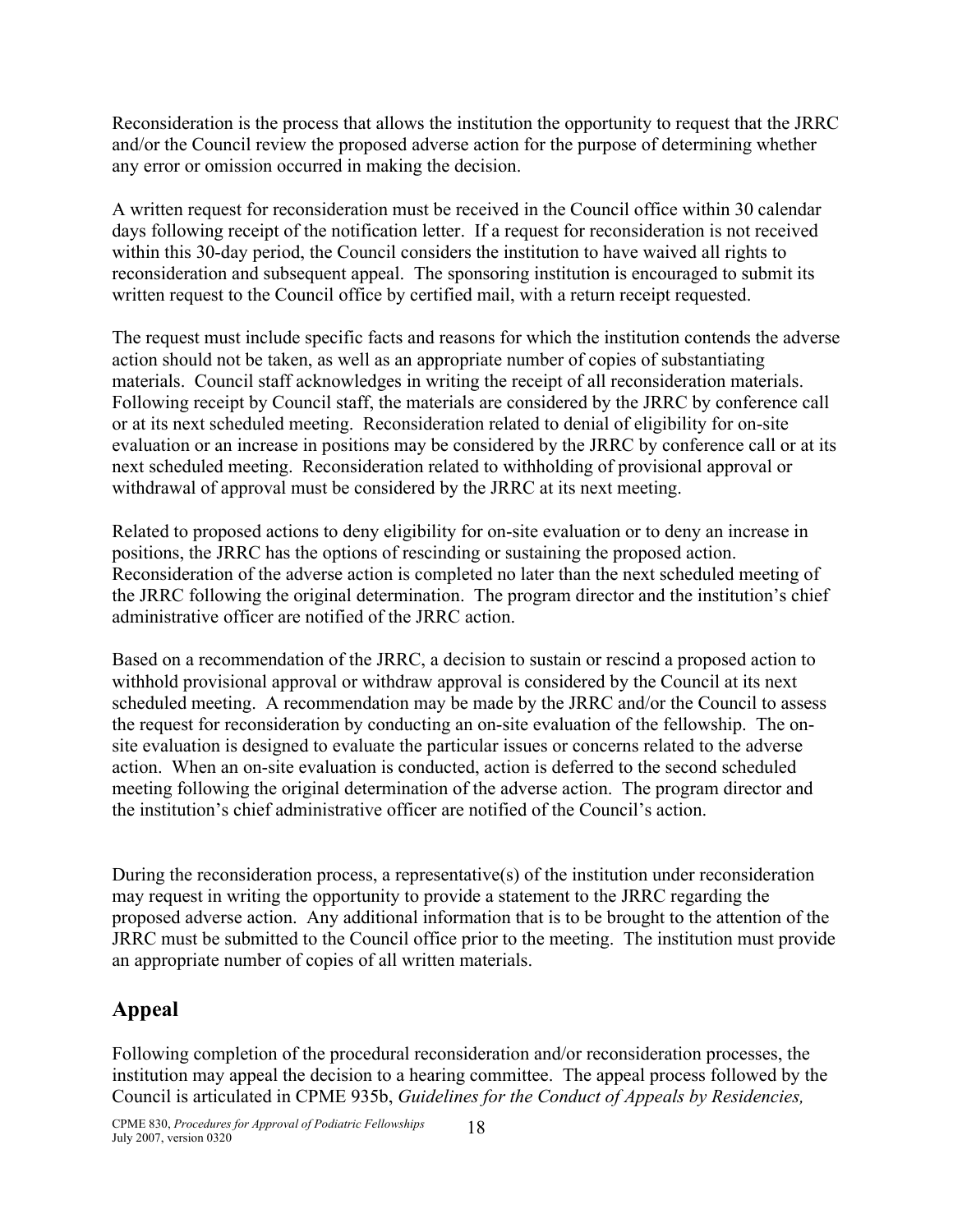*Fellowships, Providers of Continuing Education, and Specialty Boards*. The institution is free to pursue a substantive and/or procedural claim.

## **REAPPLICATION FOLLOWING WITHHOLDING OR WITHDRAWAL OF APPROVAL**

An institution seeking approval of a fellowship program that has had provisional approval withheld or approval withdrawn is expected to follow the procedures outlined for new fellowships (see Application for Provisional Approval of a New Fellowship Program and Fees). With respect to re-evaluation of a program that has had provisional approval withheld or approval withdrawn, the JRRC will focus principal attention on those areas that were of greatest concern in the original decision to withhold provisional approval or withdraw approval.

## **AUTHORIZATION OF INCREASES IN FELLOWSHIP POSITIONS**

Increases in fellowship positions are considered and authorized by the JRRC. Applications for increases are considered by mail ballot or at a regularly-scheduled meeting of the JRRC. The JRRC has the prerogative of taking no action on the application in order to request further information from the sponsoring institution and/or to discuss the application during a subsequent mail ballot, conference call, or upcoming regularly-scheduled meeting.

Institutions seeking authorization of increases in positions in provisionally-approved and/or approved fellowships are required to submit JRRC form 845, *Application for Increase in Positions*, required supplemental materials, and an application fee (see Fee Policies). The application must be submitted prior to activation of the fellowship position(s), preferably at least six months before the anticipated starting date. A six-month lead time is necessary should additional information be required. The JRRC will consider the request for an increase within 60 calendar days of receipt of a complete application.

#### **The effective date of granting an authorization of increased fellowship positions by the JRRC will be no earlier than the date on which the program has both authorization of the increase and the additional fellow(s) in place.**

In order to determine whether the institution has the appropriate resources for an increase in fellowship positions, the JRRC will review the following information:

- The last on-site evaluation report, pertinent progress report materials, and most recent approval letter.
- Pertinent section(s) of annual report(s) submitted since the most recent on-site evaluation.
- A completed *Application for Increase in Positions*, JRRC form 845. The application provides information regarding the rationale for the proposed increase with supporting documentation to justify the increased number of positions.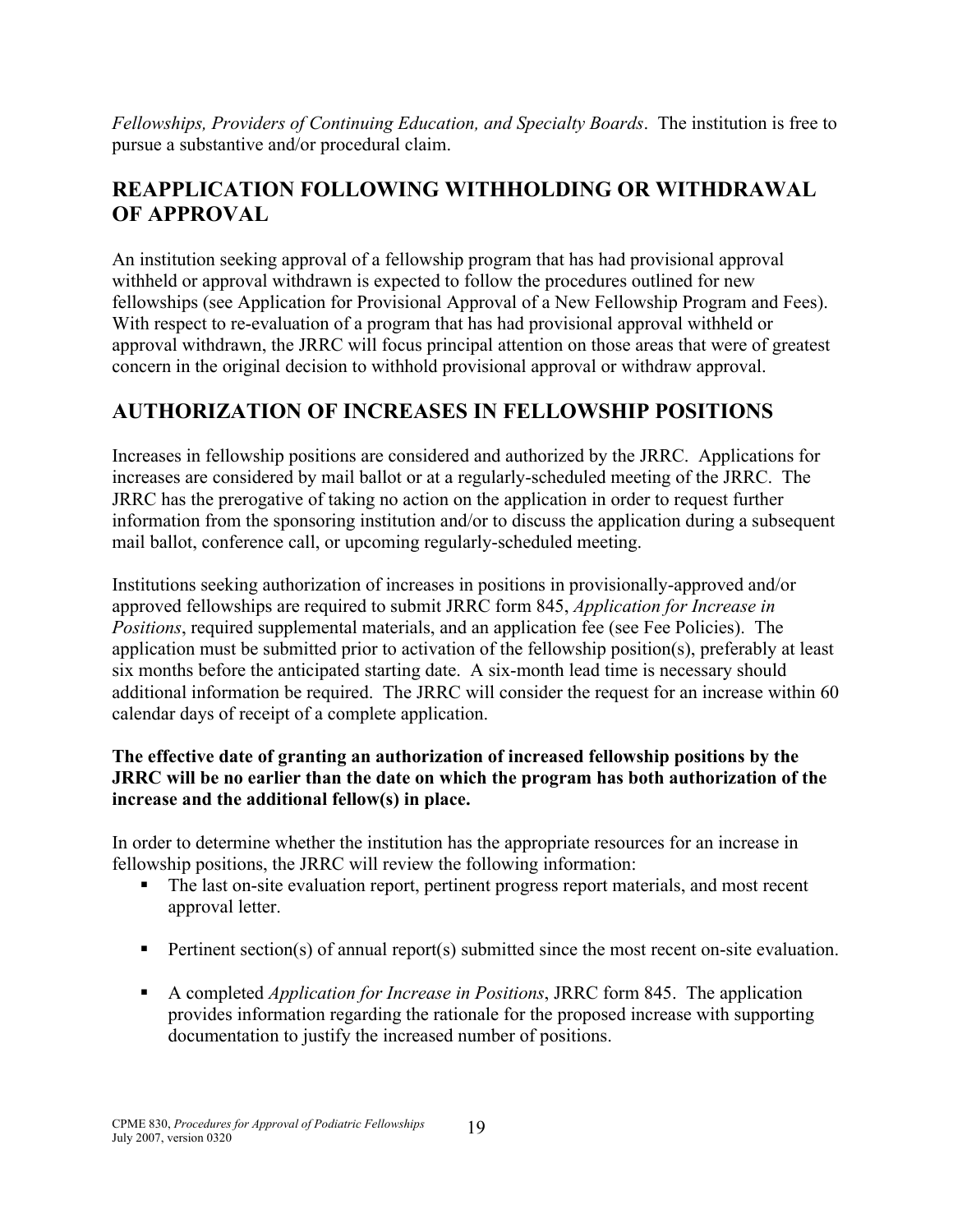**The JRRC will not consider an application for an increase submitted by a program on probation.** If a program on probation increases positions without authorization, the Council will withdraw approval of the program at its next scheduled meeting.

If the new positions have already been activated in an approved program and authorization is denied, the JRRC will mandate, by placing the program on probation, a reinstatement of the number of positions existing prior to the increase, effective at the beginning of the next fellowship year.

If the JRRC proposes denial of the increase in positions, the institution is required to verify to the Council, in writing, that all current fellows, prospective fellows, and program applicants selected for interview have been notified of the proposed denial (applicants must be notified in writing prior to the interview) (see Fellow Notification of Action).

If the sponsoring institution fails to respond in writing within six months to written requests from Council staff and/or the JRRC for information to complete the application, the application will be terminated by staff. Council staff will correspond with the program director and the institution's chief administrative officer to inform them that the application has been terminated. The sponsoring institution may submit a new application, supplemental materials, and application fee after the application has been terminated.

## **INACTIVE STATUS**

A fellowship or position(s) in an approved fellowship that is temporarily inactive will be considered eligible for continued approval for a period not to exceed two years immediately following completion of the last full year of training. A fellowship that is not reactivated within two years must follow the application procedures for new programs if and when training is reinitiated. If a fellowship position(s) is not reactivated within two years, the sponsoring institution must submit JRRC form 845, *Application for Increase in Positions*, and the application fee if and when the position(s) are to be reactivated. (An inactive program or position is one in which funding, staffing, or available training resources have been interrupted or in which a suitable or interested candidate for the fellowship has been unavailable.)

Institutions with inactive, approved programs are required to submit annual report forms and annual assessment fees throughout the recognized period of inactivation.

## **RESIGNATION, TERMINATION, OR SUSPENSION OF THE FELLOW**

If a fellow resigns from or is terminated or suspended from a fellowship for any reason, written notice must be sent to the Council office within 30 calendar days of the termination date. It is the responsibility of the program director to notify the Council of any resignation, suspension, or termination of a fellow, regardless of the approval status of the program.

If the fellow's appointment is suspended or terminated, the notice must indicate the general cause for the termination but need not contain a statement of specific facts. The notice also must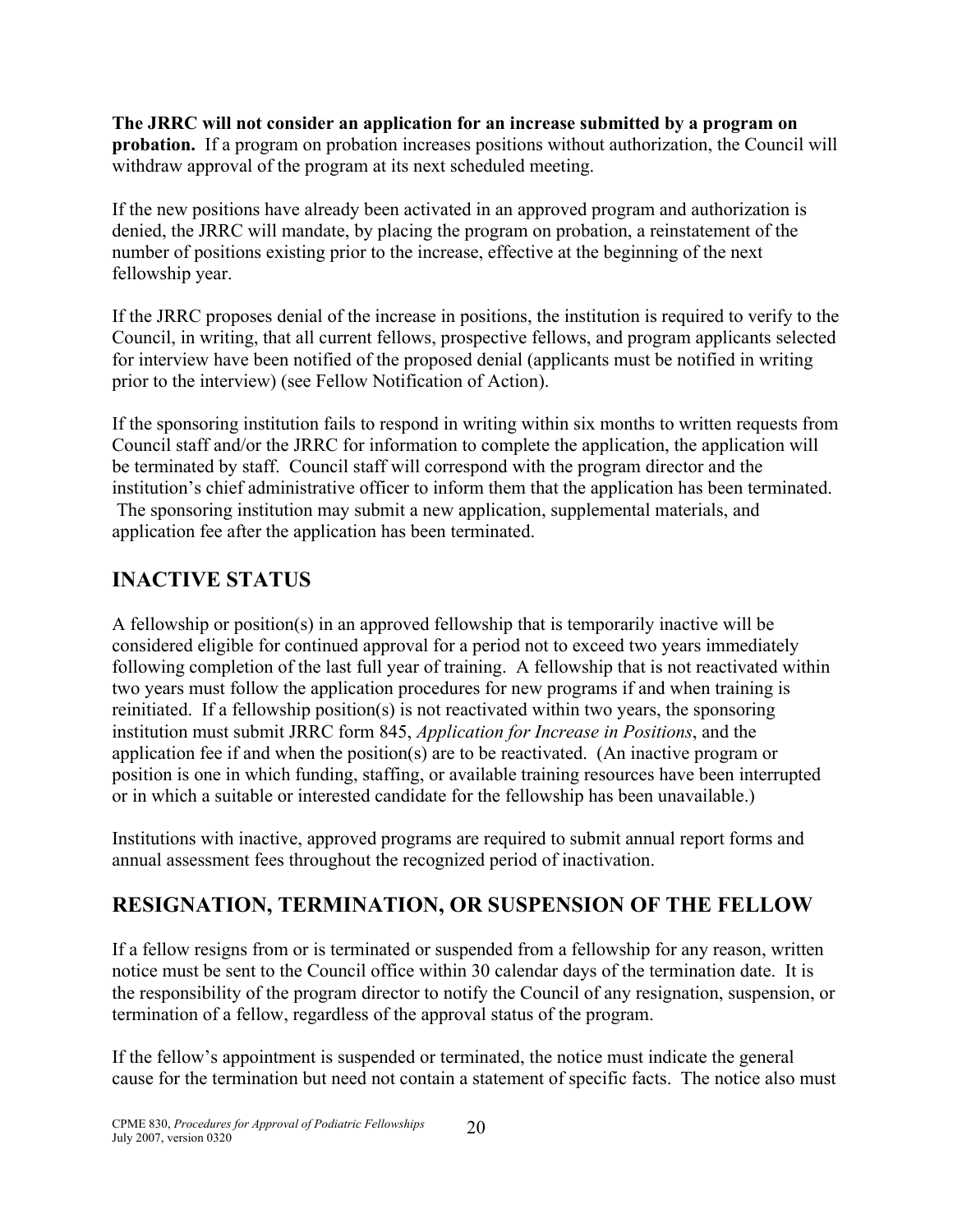contain a description of the process by which the suspension or termination decision was reached to assure that institutional due process procedures were followed.

## **TERMINATION OF THE PROGRAM**

If an institution with an approved fellowship closes or if for any other reason the program is discontinued, the Council will withdraw approval of the program based on voluntary termination by the sponsoring institution, effective on the date of closure or termination of the fellowship.

It is the responsibility of the program director and/or the chief administrative officer to notify the Council in writing of termination of the fellowship. Additionally, the institution is required to verify to the Council, in writing, that all current fellows, prospective fellows, and program applicants selected for interview have been informed of the voluntary termination of the program (when possible, applicants must be notified in writing prior to the interview) (see Fellow Notification of Action).

## **PROGRAM TRANSFER**

Institutional sponsorship of a training program may be transferred from one institution to another under certain circumstances. The program director should contact the Council office to determine whether transfer of the program is appropriate or whether reapplication as a new program is necessary. A request for transfer of institutional sponsorship should be submitted as early in the training year as possible should reapplication and on-site evaluation be necessary.

The Council has developed two mechanisms by which sponsorship may be transferred while maintaining program approval:

- If the institutions are owned by the same corporate entity and retain the same administrative staff and podiatric and non-podiatric medical faculty, the program director provides substantive evidence to this effect to the Council office. The request must include a letter of intent from the new sponsoring institution, as well as a letter from the chief administrative officer of the original sponsoring institution acknowledging the transfer. The JRRC considers the request by mail ballot or conference call or at one of its regularly-scheduled meetings and develops a confidential recommendation for action by the Council by mail ballot or at its next scheduled meeting.
- If the former sponsoring institution has closed or has changed to such an extent as to preclude providing the necessary resources for fellowship training, the new sponsoring institution is requested to provide the Council office a letter of intent to sponsor the program and a copy of a signed contract with each fellow. In the instance where the former sponsoring institution is still in existence, a letter from the chief administrative officer of that institution acknowledging the extent of changes must be submitted. The program director must remain the same individual; however, under extenuating circumstances, the JRRC may determine that another individual may assume the position of director if he or she possesses the appropriate qualifications for the directorship and is able to provide administrative continuity to the program. The JRRC considers the request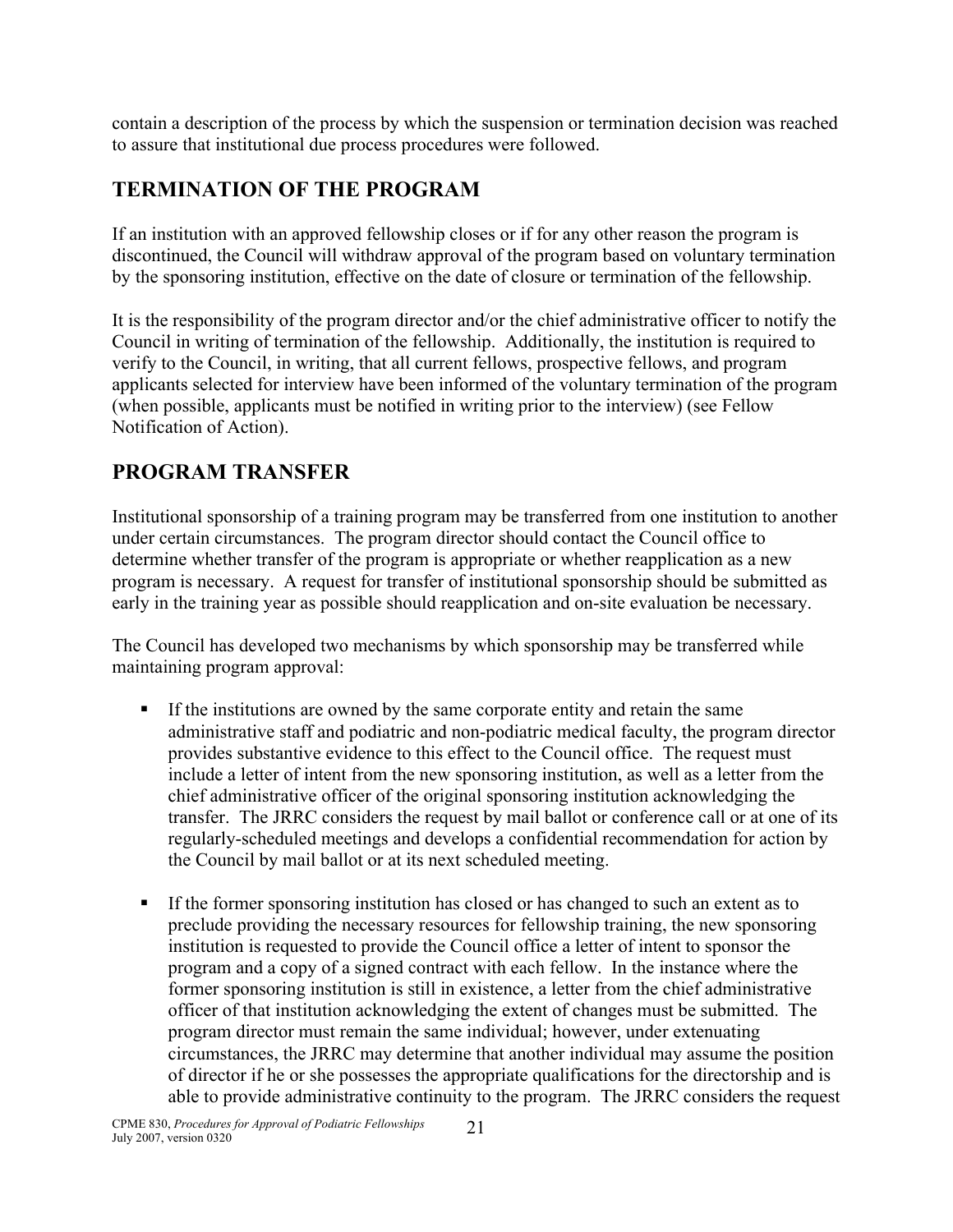by mail ballot or conference call or at one of its regularly-scheduled meetings and develops a confidential recommendation for action by the Council by mail ballot or at its next scheduled meeting. The JRRC and the Council conduct a full or focused on-site evaluation as soon as possible to determine the continued approval of the program.

In either event, the institution to which the program is transferred must grant a certificate to each fellow who successfully completes the program. The certificate must be appropriate for the fellow's entire training sequence and the type of program that is approved by the Council.

## **ANNUAL REPORT**

Completion of an annual report form, CPME 840, is required of each institution sponsoring an approved fellowship beginning with the program's first year of provisional approval. The annual report provides the Council current information for CPME publication 800, *Directory of Podiatric Fellowship Programs*. As part of the annual report, the Council requests the names of fellows completing the program and the fellows selected for the next training year.

If extenuating circumstances exist relative to fellow completion of a training year, the director must provide this information in the annual report. Examples of extenuating circumstances include, but are not limited to, an extension of a fellow's training period to address instances of unsatisfactory performance and or to complete a portion of the training year that the fellow was unable to fulfill due to illness and/or disability.

Council staff reviews annual reports and brings concerns to the attention of the JRRC at its next scheduled meeting. Council staff may correspond with the program director to request that the sponsoring institution provide specific information for consideration at the JRRC meeting.

Failure to submit the annual report and/or fee is cause for the Council to place the sponsor on administrative probation and subsequently to consider withdrawal of approval. The JRRC and/or Council reserve the right to request additional materials to clarify the annual report.

## **CONFIDENTIALITY AND DISCLOSURE POLICIES**

All reports and communications regarding fellowships are confidential within the Council, JRRC, appeal committees, evaluation teams, and Council staff. On-site evaluators, JRRC members, and Council members sign a confidentiality statement on a periodic basis, confirming that privileged information will not be disclosed in any manner.

All proceedings of the JRRC and the Council with respect to determining fellowship recommendations and actions are held in executive session.

The Council office, the JRRC, and the Council will not release or confirm the following information in any form:

 The name or status of a sponsoring institution that has initiated contact with the Council office concerning an application for provisional approval or increase in positions.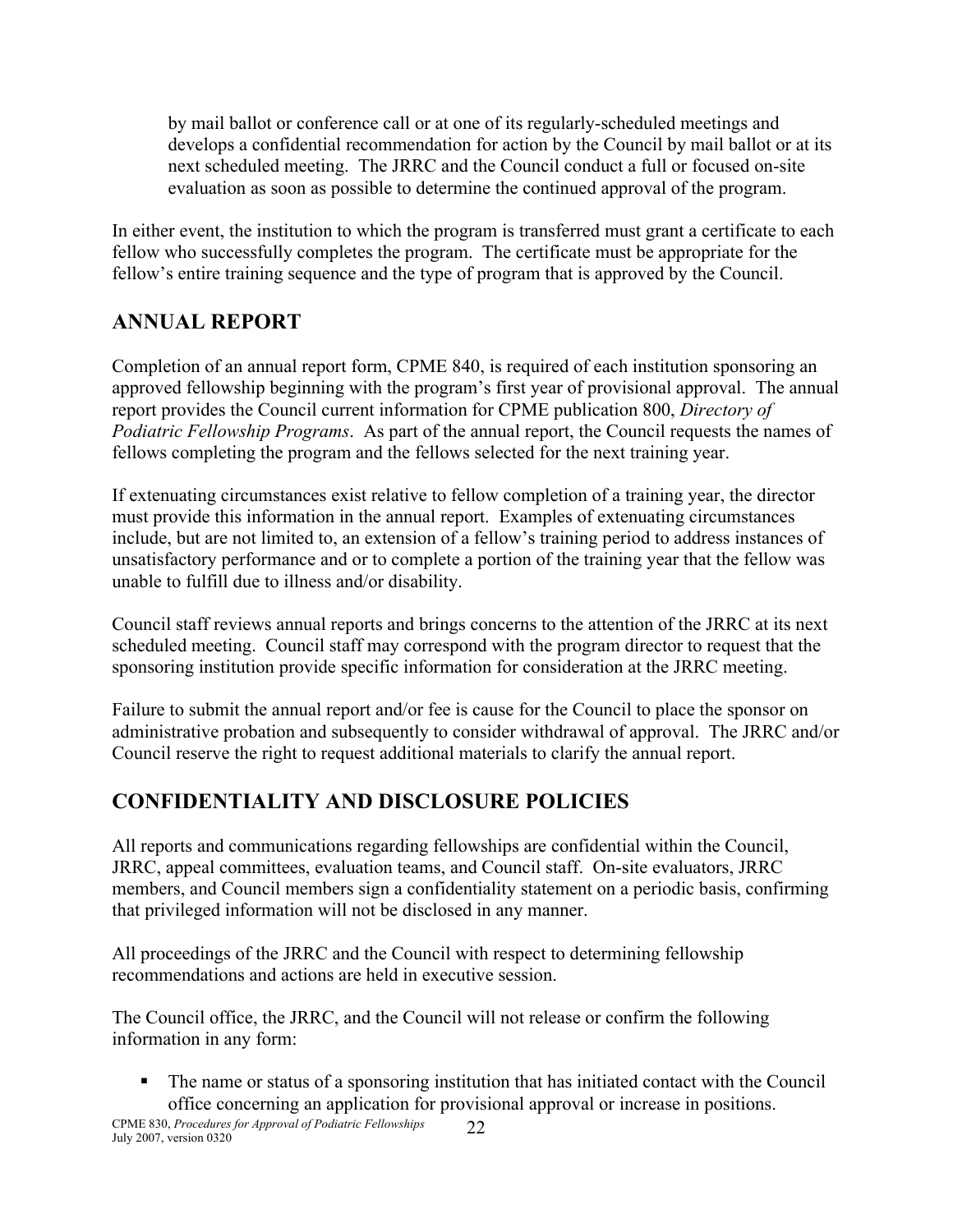- The name or status of a sponsoring institution that has applied for provisional approval or an increase in positions but has not yet been apprised of a decision; or
- The name or status of a sponsoring institution that has applied for and been denied eligibility for on-site evaluation or authorization of an increase in positions (prior to exhaustion of the procedural reconsideration, reconsideration, and appeal processes, as applicable).
- The name or status of a sponsoring institution that has had provisional approval withheld or approval withdrawn (prior to exhaustion of the procedural reconsideration, reconsideration, and appeal processes).

All inquiries as to the approval status of a specific sponsoring institution will be answered by referral to the published directory of podiatric fellowships or to the institution in question.

The Council publishes a directory of fellowships on an annual basis and makes a frequentlyupdated version of the directory available on its website. The directory identifies fellowships that are eligible for on-site evaluation, fellowships holding provisional approval, fellowships that are approved, and fellowships approved on a probationary basis (including administrative probation).

Denial of eligibility for on-site evaluation, withholding of provisional approval, and withdrawal of approval are published following exhaustion of the entire process of procedural reconsideration, reconsideration, and appeal or following the institution's indication that it does not wish to pursue these processes. Denials of increases in fellowship positions are published following exhaustion of the entire process of procedural reconsideration and reconsideration or following the institution's indication that it does not wish to pursue these processes.

## **THIRD-PARTY COMMENT**

The Council provides opportunity for individuals or organizations to submit written comments concerning an institution's qualifications for provisional or continued approval. The Council will publish a notice in the *APMA News* regarding its plans to conduct a comprehensive evaluation of an institution that seeks provisional approval or continuation of approval. The notice will indicate the deadline for receipt of third-party comments. Comments must address an institution's compliance with CPME standards and requirements.

## **REVIEW OF FORMAL COMPLAINTS**

A mechanism exists for reviewing formal complaints against approved fellowships. The Council reviews only those complaints related to the alleged noncompliance of a program with the Council's standards and requirements. The mechanism for reviewing formal complaints is specified in CPME publication 925, *Complaint Procedures*.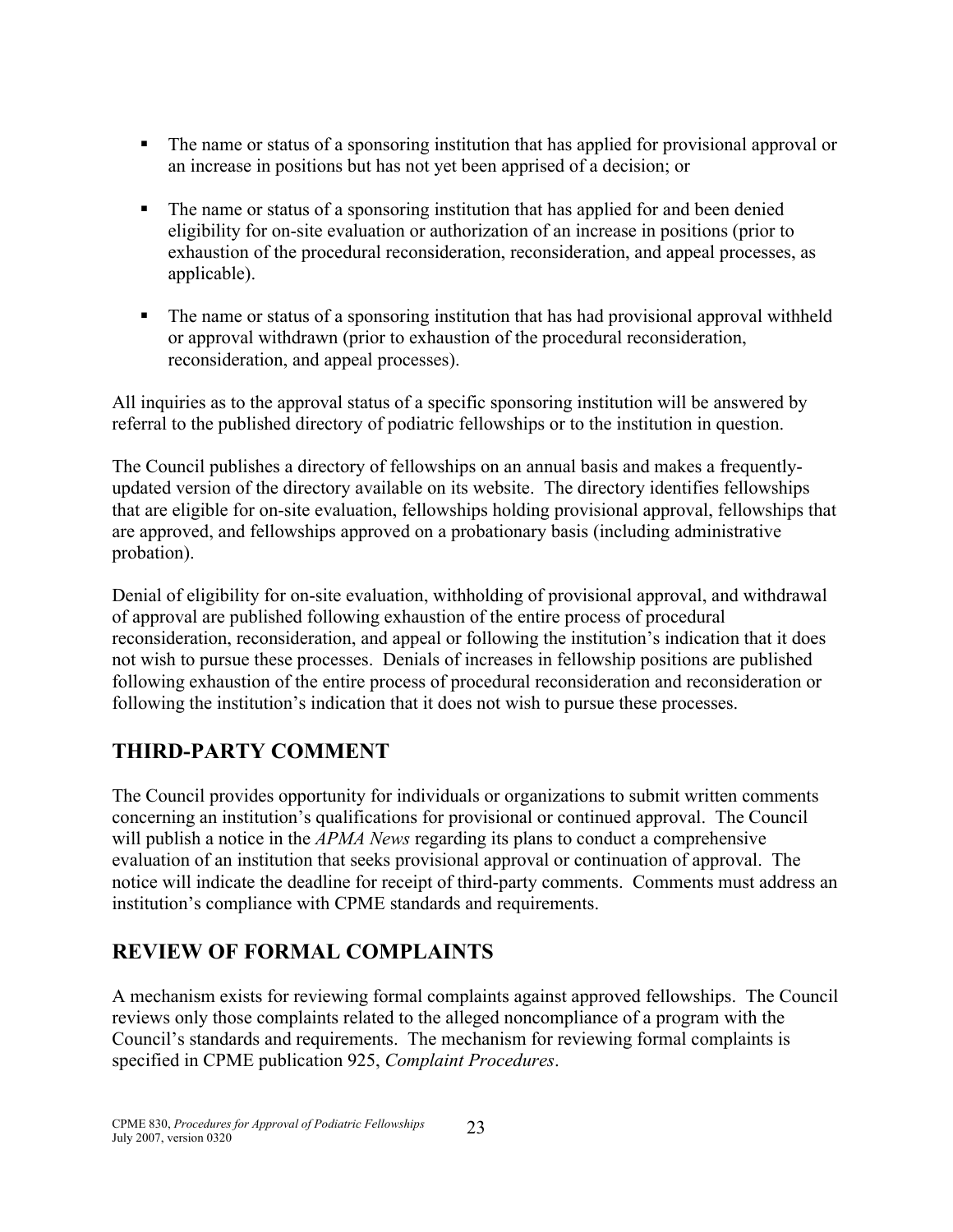### **STATEMENTS OF APPROVAL STATUS**

An institution sponsoring a provisionally-approved fellowship must use the following statement in reference to its approval status:

The (category of program) sponsored by (name of institution) has been granted provisional approval by the Council on Podiatric Medical Education. Provisional approval is the recognition accorded a new fellowship that is determined to be in substantial compliance with established standards and requirements. The Council is an independent, specialized accrediting agency that provides accreditation and approval services for the American Podiatric Medical Association.

An institution sponsoring an approved fellowship must use the following statement in reference to its approval status:

The (category of program) sponsored by (name of institution) is approved by the Council on Podiatric Medical Education. Approval is the recognition accorded a fellowship that is determined to be in substantial compliance with established standards and requirements. The Council is an independent, specialized accrediting agency that provides accreditation and approval services for the American Podiatric Medical Association.

An institution sponsoring a fellowship that is approved on a probationary basis must use the following statement in reference to its approval status:

The (category of program) sponsored by (name of institution) is approved on a probationary basis by the Council on Podiatric Medical Education. Probation indicates that a fellowship is in noncompliance with the Council's standards and requirements for approval to the extent that the quality and effectiveness of the fellowship are in jeopardy. The Council is an independent, specialized accrediting agency that provides accreditation and approval services for the American Podiatric Medical Association.

No other statements regarding approval by the Council may be used without the permission of the Council.

## **ASSESSMENT OF EVALUATOR EFFECTIVENESS**

The effectiveness of the on-site evaluation process is assessed formally by the institution and the evaluation team. The Executive Committee of the Council reviews questionnaires completed by the sponsoring institution and evaluation team members. In reviewing team reports, the JRRC may forward comments about individual evaluators to the Council's Executive Committee. To assure objectivity in its approval recommendations, the JRRC is never provided the postevaluation questionnaires completed by the sponsoring institution and evaluation team members.

The Council commends effective evaluators and provides remediation for ineffective evaluators. The JRRC and/or the Executive Committee may suggest to the Council that evaluators who demonstrate repeated ineffectiveness be removed from the list of fellowship evaluators.